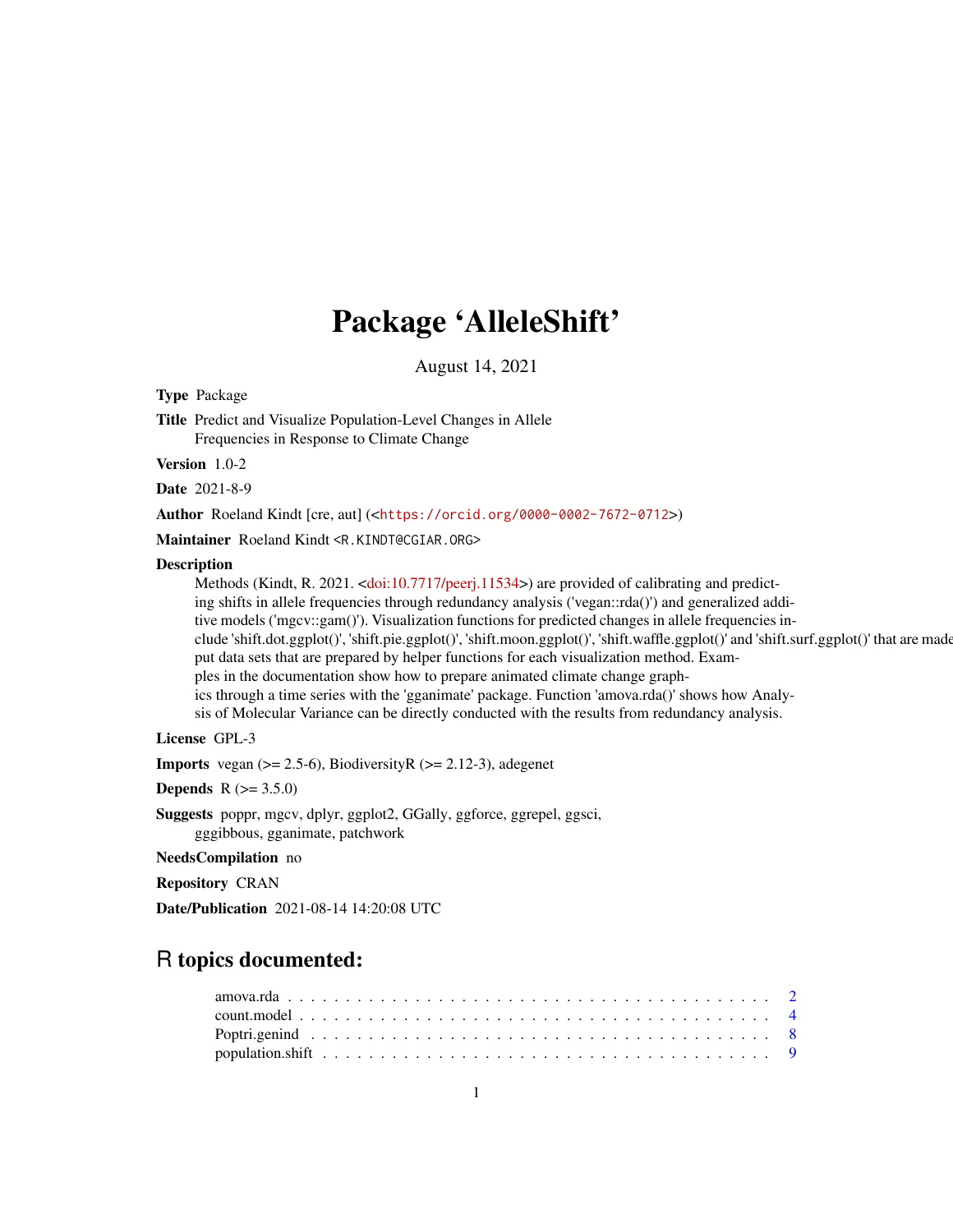#### <span id="page-1-0"></span>2 amova.rda amova.rda amova.rda amova.rda amova.rda amova.rda amova.rda amova.rda amova.rda amova.rda amov

| Index |  |
|-------|--|
|       |  |
|       |  |
|       |  |
|       |  |
|       |  |
|       |  |
|       |  |

<span id="page-1-1"></span>amova.rda *Analysis of Molecular Variance (AMOVA) via Redundancy Analysis*

#### **Description**

The main objective of the function is to illustrate how information on 'mean squares' can be extracted from redundancy analysis results. For balanced data sets, the final 'Phi' statistics are expected to be the same as those obtained with [poppr.amova](#page-0-0). The function can only handle 1-level (population) and 2-level (eg, region/population or population/subpopulation) hierarchies.

#### Usage

amova.rda(x, x.data)

#### Arguments

|        | Result of redundancy analysis fitted via rda.                          |
|--------|------------------------------------------------------------------------|
| x.data | Data used to fit the redundancy analysis via ensemble. VIF. dataframe. |

#### Details

A similar analysis of the relationship between AMOVA and RDA is given by Kindt (2020), also exploring relationships with the Multivariate Analysis of Variance Using Distance Matrices methods that are available via [adonis2](#page-0-0). For discussions on AMOVA and its relationship with the matrix of squared Euclidean distances between individuals, see Michalakis and Excoffier (1996), Peakall et al. (1995) or Meirmans and Liu (2018) (the last article also shows how AMOVA can be expanded beyond haploid and diploid organisms). These authors provide the coefficients (equations 3, 4a and 4b) that need to be used with unbalanced numbers of individuals in populations and/or groups, which could then be used to obtain the exact AMOVA statistics from the estimated Mean Squares (there is no practical point in doing this as AMOVA is available via [poppr.amova](#page-0-0)).

I have also cross-checked the results with GenAlEx 6.5 (Peakall and Smouse 2012), using the export function of [genind2genalex](#page-0-0) to cross-check that RDA obtains the correct Sums-of-Squares and Mean-Squares. Important to note here is that the values in GenAlEx are obtained from only the upper part of the distance matrix, hence these are exactly 50 percent of the Sums-of-Squares from RDA.

Note that for diploid organisms, the option here is not to include the hierarchical level within individuals.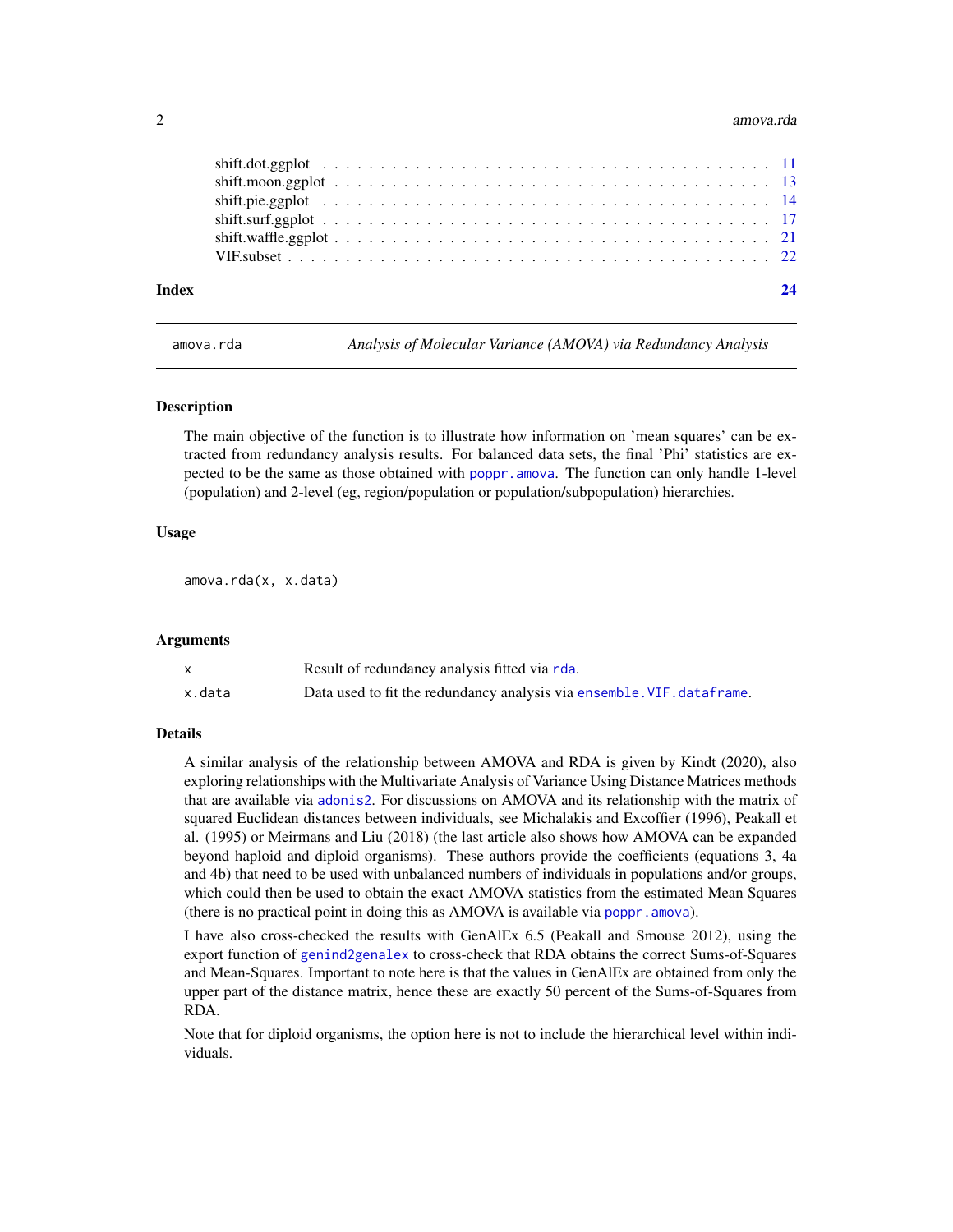#### amova.rda 3

#### Value

The function proceeds with Analysis of Molecular Variance from data generated by redundancy analysis (RDA).

# Author(s)

Roeland Kindt (World Agroforestry, CIFOR-ICRAF)

#### References

Kindt R. 2020. Analysis of Molecular Variance (AMOVA) with vegan and BiodiversityR, including a graphical method to identify potential migrants. <https://rpubs.com/Roeland-KINDT>

Meirmans PG and Liu S. 2018. Analysis of Molecular Variance (AMOVA) for Autopolyploids. Front. Ecol. Evol., 23 May 2018. doi: [10.3389/fevo.2018.00066](https://doi.org/10.3389/fevo.2018.00066)

Michalakis Y and Excoffier L. 1996. A Generic Estimation of Population Subdivision Using Distances Between Alleles With Special Reference for Microsatellite Loci. Genetics 142: 1061-1064.

Peakall R, Smouse PE and Huff DR. 1995. Evolutionary implications of allozyme and RAPD variation in diploid populations of dioecious buffalograss (Buchloe dactyloides (Nutt.) Engelm.). doi: [10.1111/j.1365294X.1995.tb00203.x.](https://doi.org/10.1111/j.1365-294X.1995.tb00203.x)

Peakall R and Smouse PE. 2012. GenAlEx 6.5: genetic analysis in Excel. Population genetic software for teaching and research an update. doi: [10.1093/bioinformatics/bts460.](https://doi.org/10.1093/bioinformatics/bts460)

```
## Not run:
library(poppr)
library(BiodiversityR) # also loads vegan
# Example with 1 level
data(nancycats)
names(alleles(nancycats)) <- locNames(nancycats) # small bug in this data set
nancycats2 <- missingno(nancycats, type = "loci", cutoff=0)
nancy.dist <- vegdist(nancycats2@tab, method="euc")
# Same method as in GenAlEx via the squared Euclidean distance
nancy.dist.amova <- poppr.amova(nancycats2, ~Population, within=FALSE,
                                dist=nancy.dist, squared=FALSE)
nancy.dist.amova
# Via vegan::rda
library(vegan)
nancycats.rda.data <- data.frame(Population=nancycats2@pop)
nancycats.rda.result <- rda(nancycats2@tab ~ Population, data=nancycats.rda.data)
nancycats.rda.result
amova.rda(nancycats.rda.result, nancycats.rda.data)
```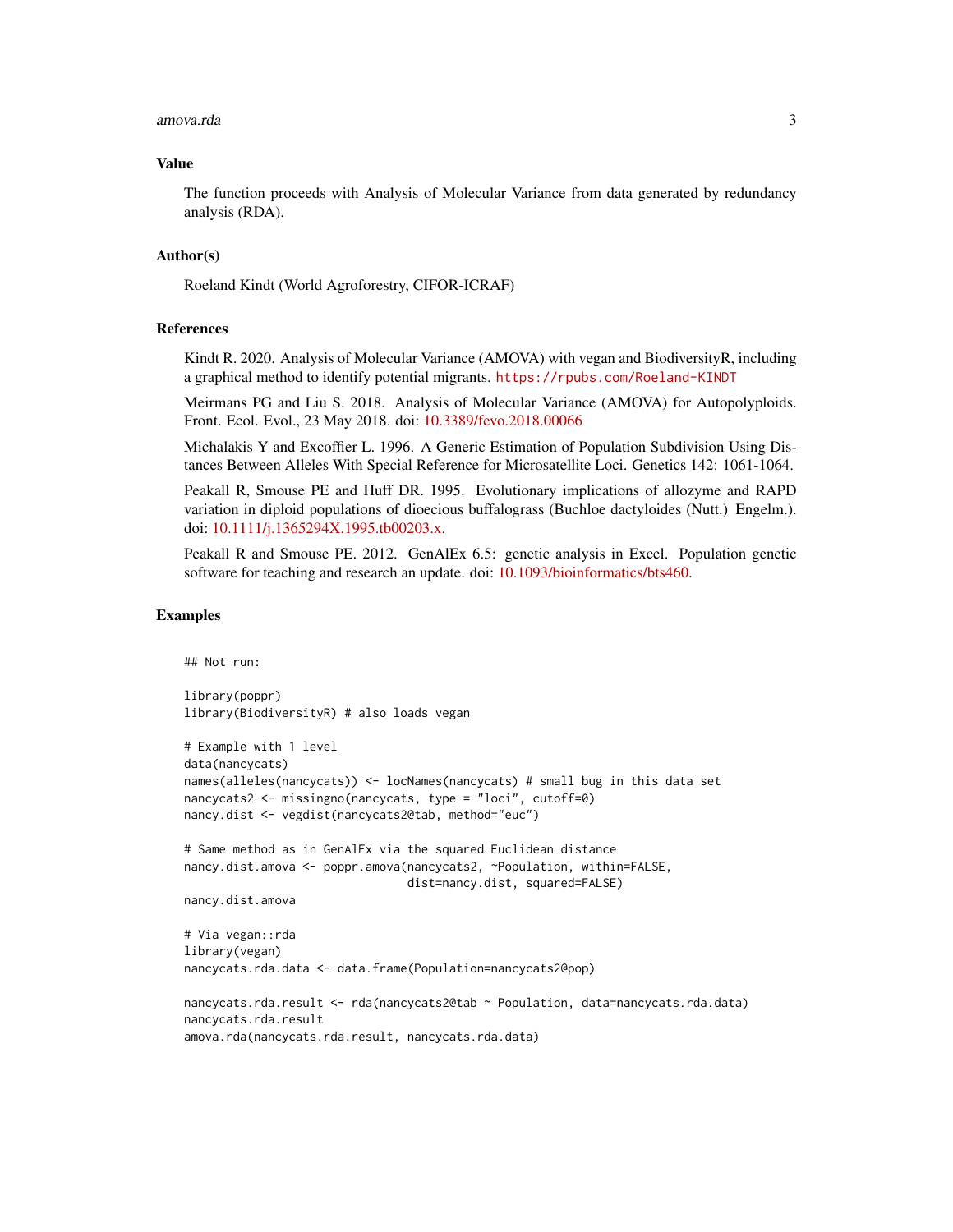#### <span id="page-3-0"></span>4 count.model

```
# Example with 2 levels
# Same example as for poppr::poppr.amova
data(Aeut)
strata(Aeut) <- other(Aeut)$population_hierarchy[-1]
agc <- as.genclone(Aeut)
agc
amova.result <- poppr.amova(agc, ~Pop/Subpop, within=FALSE)
amova.result
agc.rda.data <- data.frame(as.matrix(agc$other$population_hierarchy))
agc.rda.data[, 1] <- as.factor(agc.rda.data[, 1])
agc.rda.data[, 2] <- as.factor(agc.rda.data[, 2])
agc.rda.data[, 3] <- as.factor(agc.rda.data[, 3])
str(agc.rda.data)
agc.rda.result <- rda(agc@tab ~ Pop + Pop_Subpop, data=agc.rda.data)
agc.rda.result
amova.rda(agc.rda.result, agc.rda.data)
# Example with a balanced data set
# library(BiodiversityR)
data(warcom)
data(warenv)
warburgia.genind <- genind(warcom)
warburgia.genind@strata <- warenv
poppr.amova(warburgia.genind, ~ population, within=FALSE)
warburgia.rda <- rda(warcom ~ population, data=warenv)
warburgia.rda
amova.rda(warburgia.rda, warenv)
```

```
## End(Not run)
```

| count.model | Calibration and Prediction Functions for Changes in Allele Frequen- |
|-------------|---------------------------------------------------------------------|
|             | cıes                                                                |

## Description

The functions implement a two-step calibration and prediction process for allele frequencies, whereby the second calibration step uses the predictions of the first step.

# Usage

```
count.model(genpop.data, env.data, permutations = 99,
   ordistep = FALSE, cca.model = FALSE)
```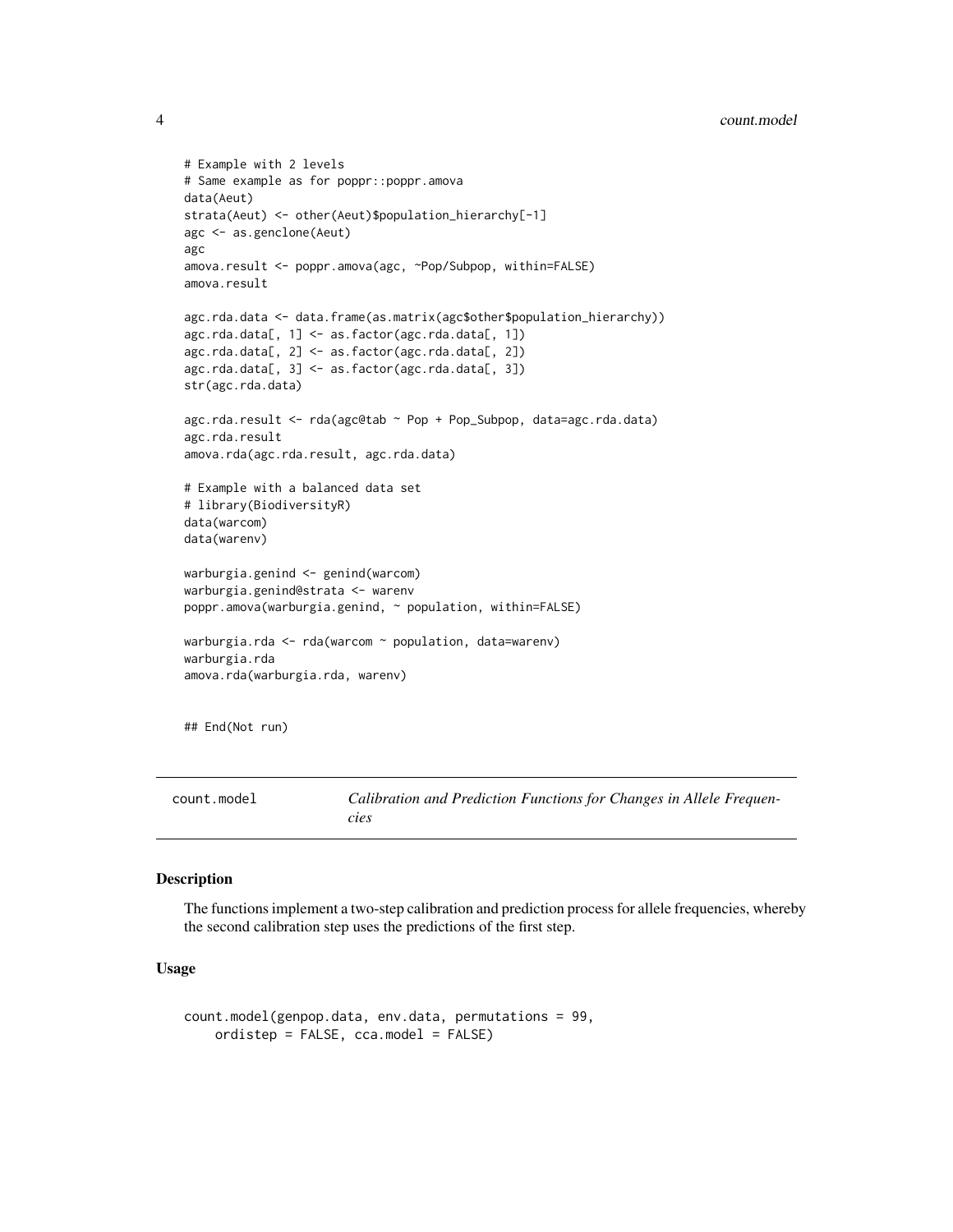#### <span id="page-4-0"></span>count.model 55

```
count.pred(count.model, env.data)
freq.model(count.predicted)
freq.pred(freq.model, count.predicted)
freq.ggplot(freq.predicted, plot.best = TRUE, threshold = 0.50,
colour.Pop = TRUE, manual.colour.values = NULL,
xlim = c(0.0, 1.0), ylim = c(0.0, 1.0))
```
# Arguments

| genpop.data          | Data in the format of genpop.                                                                                                                                                                                                                     |
|----------------------|---------------------------------------------------------------------------------------------------------------------------------------------------------------------------------------------------------------------------------------------------|
| env.data             | Descriptors of (bio-)climatic conditions for the populations, either for the base-<br>line climate (to check calibrations) or future/past climates. It is expected that<br>these are in the same sequence as the populations in the genpop. data. |
| permutations         | Number of permutations as in anova.cca.                                                                                                                                                                                                           |
| ordistep             | Check the results of ordistep.                                                                                                                                                                                                                    |
| cca.model            | Fit a CCA model with the minor allele frequency as in Blumstein et al. 2020.                                                                                                                                                                      |
| count.model          | Model fitted by count.model.                                                                                                                                                                                                                      |
| count.predicted      |                                                                                                                                                                                                                                                   |
|                      | Predictions made by count pred, expected to be predicted for the baseline cli-<br>mate as a second step in the calibration process.                                                                                                               |
| freq.model           | Model fitted by freq.model.                                                                                                                                                                                                                       |
|                      | freq.predicted Allele frequencies predicted by freq.pred.                                                                                                                                                                                         |
| plot.best            | Plot the models with highest R2 (TRUE) or lowest R2 values (FALSE).                                                                                                                                                                               |
| threshold            | Threshold used to distinguish between the best and worst model.                                                                                                                                                                                   |
| colour.Pop           | Colour populations differently (TRUE), or alleles differently (FALSE)                                                                                                                                                                             |
| manual.colour.values |                                                                                                                                                                                                                                                   |
|                      | Manual specifications for colour values                                                                                                                                                                                                           |
| xlim                 | limits of the x-axis                                                                                                                                                                                                                              |
| ylim                 | limits of the y-axis                                                                                                                                                                                                                              |

# Details

These functions allow for an almost completely alternative workflow of predicting shifts in allele frequencies under climate change than the protocol developed by Blumstein et al. 2020. The methodology available here calibrates and predicts changes in allele frequencies via redundancy analysis (Blumstein et al. use canonical correspondence analysis) that were calibrated from allele counts (Blumstein et al. use allele frequencies) for all alleles (Blumstein et al. only calibrate the minor alleles) in a two-step calibration process (the second step via freq.model and freq.predict to ensure that predicted alleles are in the range of 0-1 is not included in protocol developed by Blumstein et al.). Other key differences in the methodology are that explanatory variables are expected to be bioclimatic variables (and not principal components as in Blumstein et al.) and that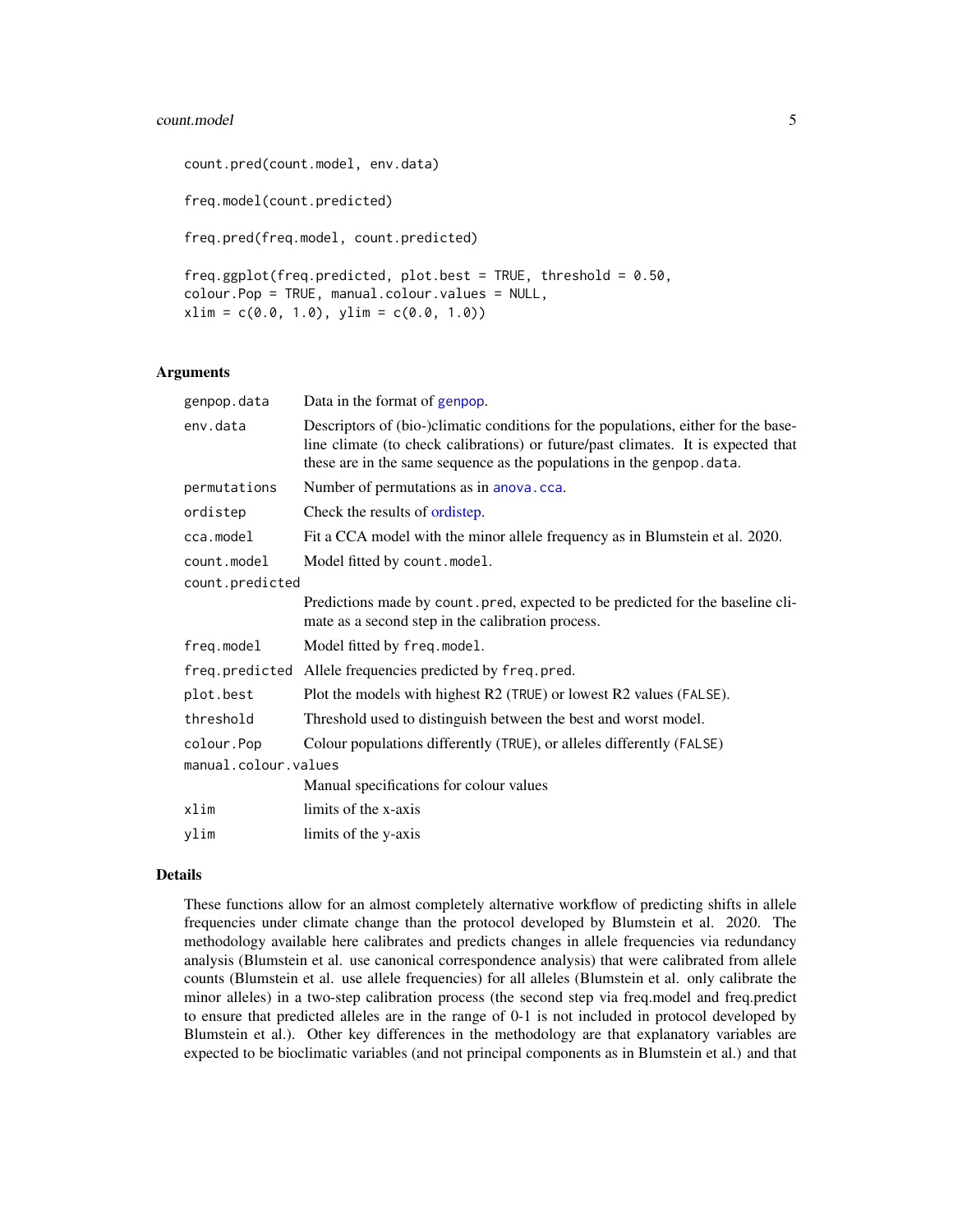<span id="page-5-0"></span>the input data is expected to be in the [genpop](#page-0-0) format. Although a method to reduce the number of explanatory variables via [ordistep](#page-0-0) is shown, I advise against reducing the explanatory variables as this likely will reduce the explanatory power of the models, whereas explanatory power is the major objective of calibrating these functions. Motivations for the differences in methodologies of Blumstein et al. and the ones available in AlleleShift are explained by Kindt 2021.

Confidence intervals are calculated via  $qt$  with  $p=0.95$  and  $df=np$  (number of populations), although the GAM is fitted only once for all the alleles and all the populations (that was my choice to reduce overfitting the baseline data).

The 'darkolivegreen4'-coloured reference lines shown via freq.ggplot correspond to a 1:1 relationship (full line) and 1:0.95 and 1:1.05 relationships (dashed lines).

#### Value

The functions enable calibration and prediction of allele frequencies.

#### Author(s)

Roeland Kindt (World Agroforestry, CIFOR-ICRAF)

# References

Blumstein et al. 2020. Protocol for Projecting Allele Frequency Change under Future Climate Change at Adaptive-Associated Loci. doi: [10.1016/j.xpro.2020.100061](https://doi.org/10.1016/j.xpro.2020.100061)

Kindt R. 2021. AlleleShift: An R package to predict and visualize population-level changes in allele frequencies in response to climate change. PeerJ 9:e11534. doi: [10.7717/peerj.11534](https://doi.org/10.7717/peerj.11534)

#### See Also

[VIF.subset](#page-21-1), [population.shift](#page-8-1), [amova.rda](#page-1-1)

# Examples

```
# A typical work flow would consist of:
```
# 1. Reduce the number of explanatory variables

```
data(Poptri.baseline.env)
data(Poptri.future.env)
```

```
VIF.select <- VIF.subset(Poptri.baseline.env,
                         keep=c("MAT", "CMI"),
                         cor.plot=TRUE)
```
VIF.select\$VIF\$vars.included

baseline.env <- Poptri.baseline.env[, VIF.select\$VIF\$vars.included] summary(baseline.env)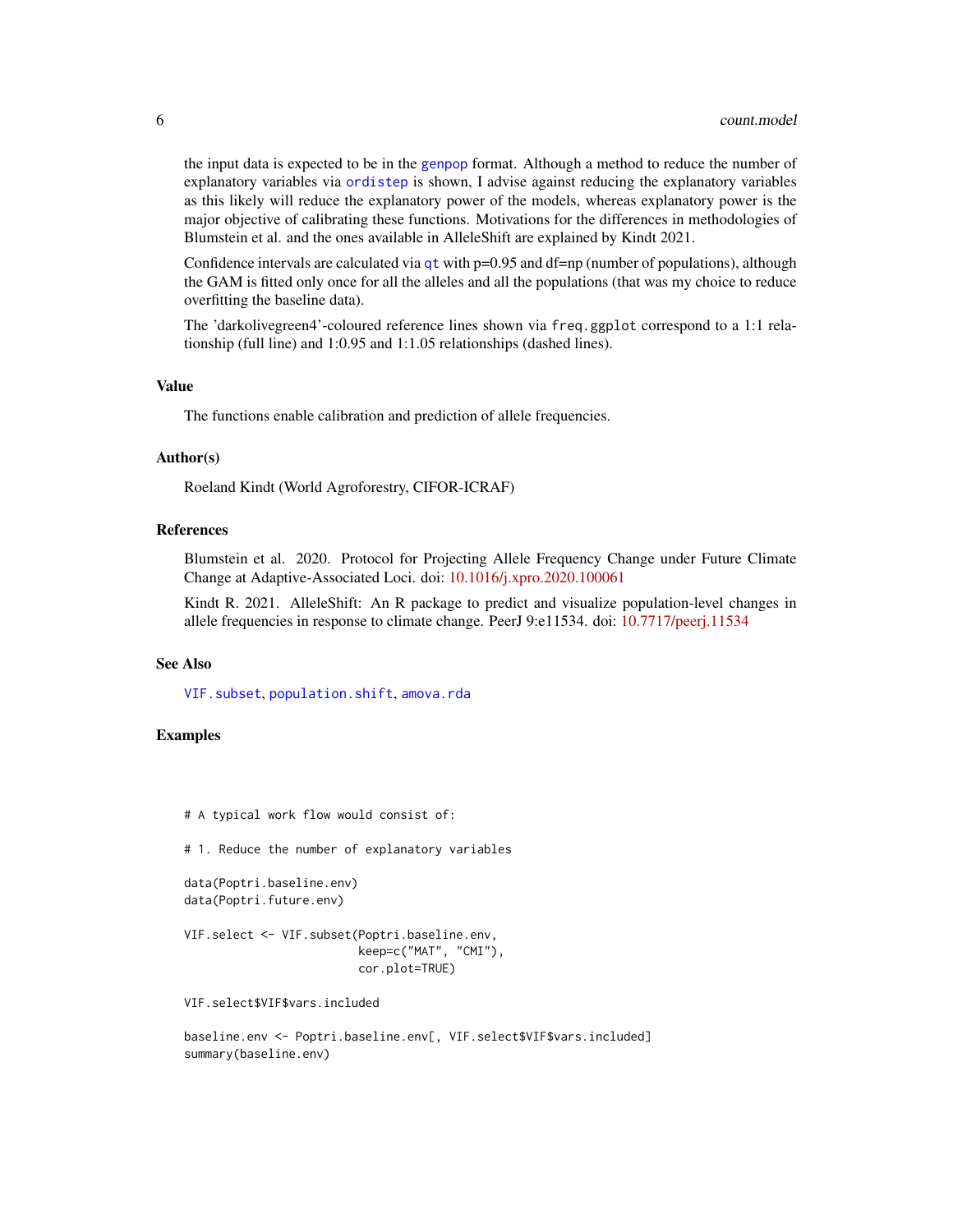#### count.model 7 and 7 and 7 and 7 and 7 and 7 and 7 and 7 and 7 and 7 and 7 and 7 and 7 and 7 and 7 and 7 and 7 and 7 and 7 and 7 and 7 and 7 and 7 and 7 and 7 and 7 and 7 and 7 and 7 and 7 and 7 and 7 and 7 and 7 and 7 and

```
future.env <- Poptri.future.env[, VIF.select$VIF$vars.included]
# 2. Create the genpop object
data(Poptri.genind)
Poptri.genpop <- adegenet::genind2genpop(Poptri.genind)
# Get to know the populations and the alleles
poppr::poppr(Poptri.genind)
adegenet::makefreq(Poptri.genpop)
# 3. Calibrate the models
# Note that the ordistep procedure is not needed
# CCA model only to compare results with those by Blumstein et al. 2020
Poptri.count.model <- count.model(Poptri.genpop,
                                  env.data=baseline.env,
 ordistep=TRUE,
                                  cca.model=TRUE)
Poptri.pred.baseline <- count.pred(Poptri.count.model, env.data=baseline.env)
head(Poptri.pred.baseline)
Poptri.freq.model <- freq.model(Poptri.pred.baseline)
Poptri.freq.baseline <- freq.pred(Poptri.freq.model,
                                  count.predicted=Poptri.pred.baseline)
head(Poptri.freq.baseline)
# 4. Check how well the models predict baseline allele frequencies
# Populations are split in those with R2 > 0.50 and those with R2 < 0.50
# Better populations
plotA1 <- freq.ggplot(Poptri.freq.baseline,
            plot.best=TRUE,
            ylim=c(0.0, 0.8))
plotA1
# Populations with low R2
manual.colour.values1 <- ggsci::pal_npg()(5)
plotB1 <- freq.ggplot(Poptri.freq.baseline,
            plot.best=FALSE,
            manual.colour.values=manual.colour.values1,
            xlim=c(0, 0.5),
            ylim=c(0, 0.25))
plotB1
# Colouring by alleles
plotA2 <- freq.ggplot(Poptri.freq.baseline,
```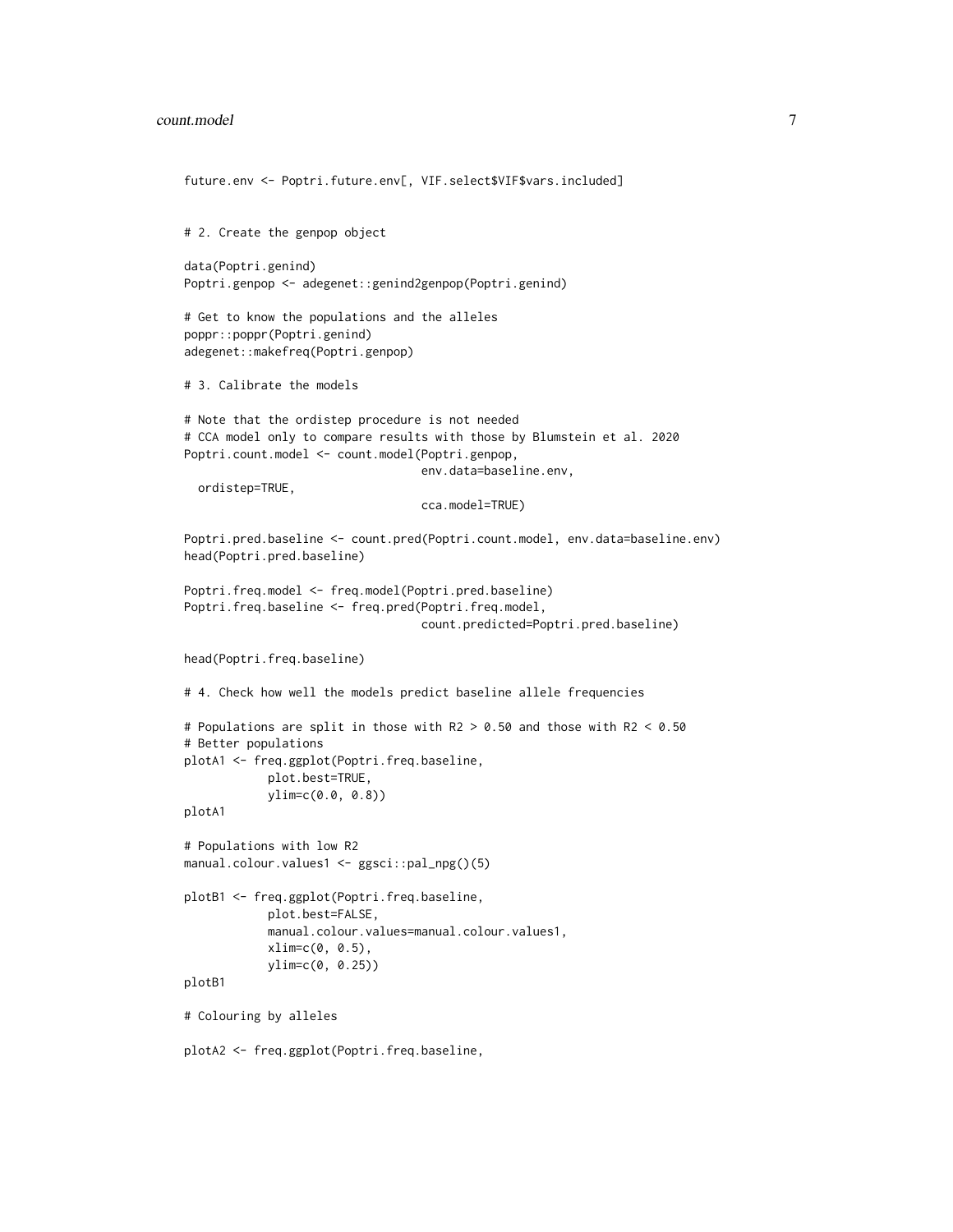```
colour.Pop=FALSE,
plot.best=TRUE,
ylim=c(0.0, 0.8),
manual.colour.values=manual.colour.values1)
```
# plotA2

```
plotB2 <- freq.ggplot(Poptri.freq.baseline,
            colour.Pop=FALSE,
            plot.best=FALSE,
            manual.colour.values=manual.colour.values1,
            xlim=c(0, 0.5),
            ylim=c(0, 0.25))
```
plotB2

# 5. Predict future allele frequencies

Poptri.pred.future <- count.pred(Poptri.count.model, env.data=future.env) head(Poptri.pred.future)

Poptri.freq.future <- freq.pred(Poptri.freq.model, count.predicted=Poptri.pred.future)

# The key results are variables 'Allele.freq' representing the baseline allele frequencies # and variables 'Freq.e2', the predicted frequency for the future/ past climate. # Variable 'Freq.e1' is the predicted allele frequency in step 1

head(Poptri.freq.future)

```
# 5. Visualize the changes
# See functions shift.dot.ggplot, shift.pie.ggplot, shift.moon.gpplot,
# shift.waffle.ggplot and shift.surf.ggplot
```
Poptri.genind *Example data sets for Populus trichocarpa.*

# Description

These data sets include the same data that were used by Blumstein et al. 2020 to document their protocol. Genomic data has been processed further into the [genind](#page-0-0) format. Data sets Poptri.freq.baseline, Poptri.freq.future and Poptri.1985to2085 were obtained with the calibration and prediction methods of this package. They are included to make the documentation of the various plotting methods shorter, but also show the types of results someone can obtain.

#### Usage

data(Poptri.genind)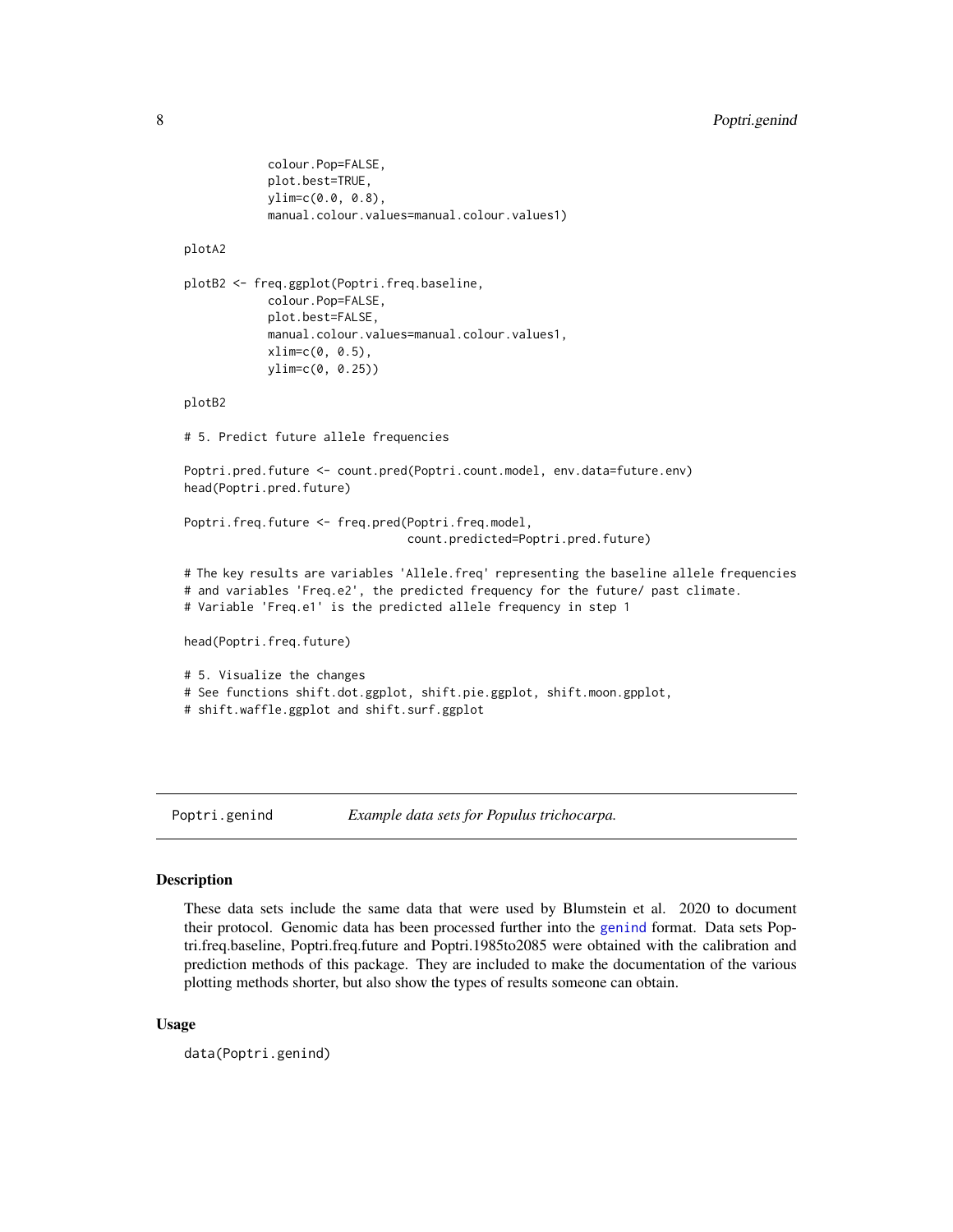# <span id="page-8-0"></span>population.shift 9

```
data(Poptri.baseline.env)
data(Poptri.future.env)
data(Poptri.loc)
data(Poptri.freq.baseline)
data(Poptri.freq.future)
data(Poptri.1985to2085)
```
# References

Blumstein et al. 2020. Protocol for Projecting Allele Frequency Change under Future Climate Change at Adaptive-Associated Loci. doi: [10.1016/j.xpro.2020.100061](https://doi.org/10.1016/j.xpro.2020.100061)

# Examples

data(Poptri.genind)

<span id="page-8-1"></span>

| population.shift | Shifts of Populations in Environmental Space as Response to Climate |
|------------------|---------------------------------------------------------------------|
|                  | Change                                                              |

# Description

The function plots the locations of each population in baseline and future climates. Arrows indicate the shifts in positions of the populations.

# Usage

```
population.shift(baseline.env.data, future.env.data,
option=c("PCA", "RDA"), vector.multiply=1)
```
environmental.novel(baseline.env.data, future.env.data)

### Arguments

| baseline.env.data |                                                                                       |
|-------------------|---------------------------------------------------------------------------------------|
|                   | Baseline (bio-)climatic conditions for the populations.                               |
| future.env.data   |                                                                                       |
|                   | Changed (bio-)climatic conditions in future/past for the populations.                 |
| option            | Should an explanatory variable corresponding to the climate period be used by<br>rda. |
| vector.multiply   |                                                                                       |
|                   | Multiplier for vector scores in the ordination diagrams.                              |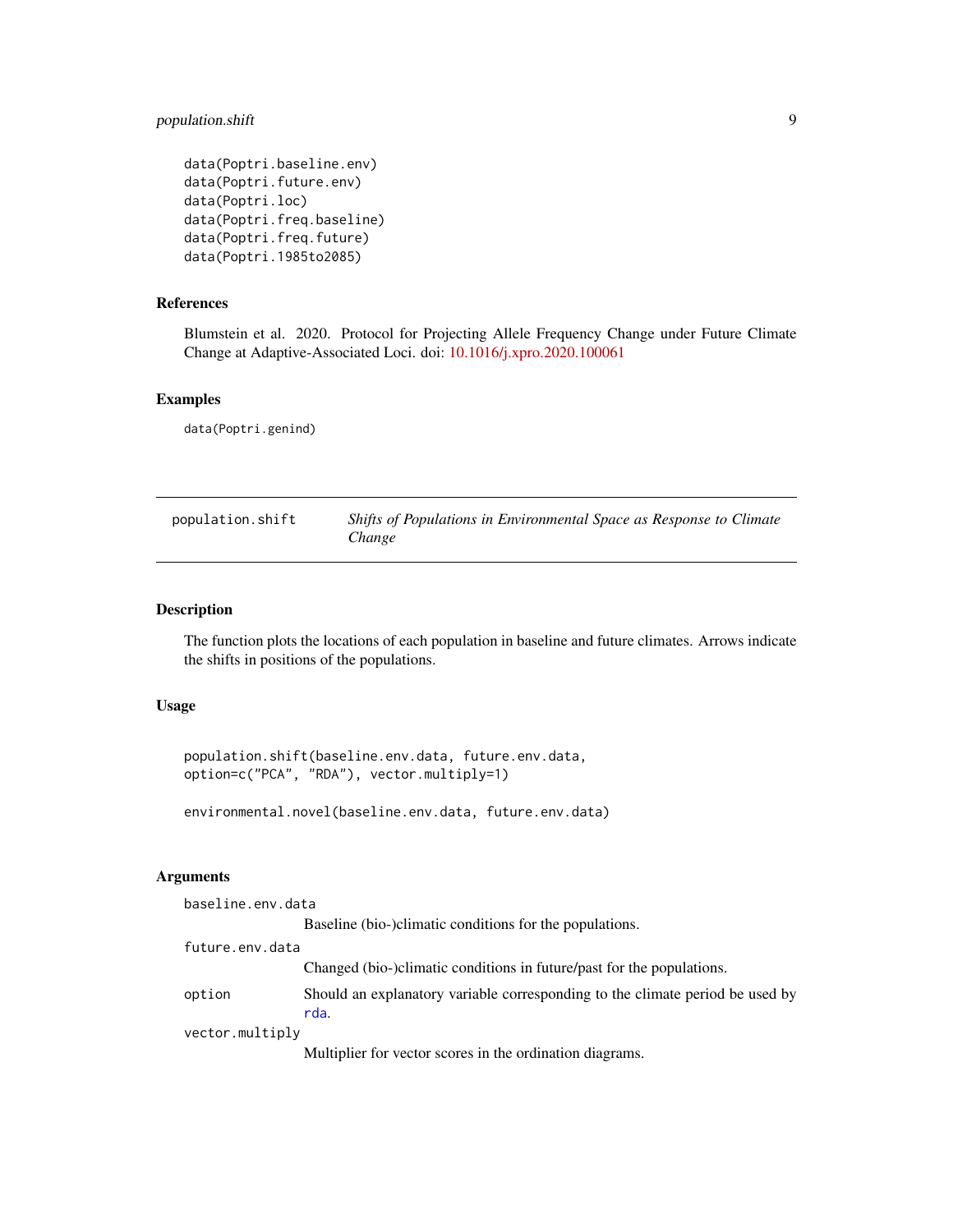# <span id="page-9-0"></span>Details

See Kindt (2020) for alternative methods of generating ordination diagrams via vegan, BiodiversityR and ggplot2.

Function environmental.novel identifies populations with future (or past) environmental conditions that are outside the baseline range. The function further calculates the probability of observing the future condition via [pnorm](#page-0-0) with the mean and standard deviation from the baseline conditions. Where one or several variables are outside the baseline range, data are provided for the variable with the smallest probability.

# Value

The main function generates an ordination diagram that depicts changes between baseline and future/past conditions for the populations.

# Author(s)

Roeland Kindt (World Agroforestry, CIFOR-ICRAF)

# References

Kindt R. 2020. Ordination graphs with vegan, BiodiversityR and ggplot2. [https://rpubs.com/](https://rpubs.com/Roeland-KINDT) [Roeland-KINDT](https://rpubs.com/Roeland-KINDT)

```
data(Poptri.baseline.env)
data(Poptri.future.env)
environmental.novel(Poptri.baseline.env, Poptri.future.env)
# as if for past climates
environmental.novel(Poptri.future.env, Poptri.baseline.env)
VIF.select <- VIF.subset(Poptri.baseline.env,
                        keep=c("MAT", "CMI"),
                         cor.plot=FALSE)
VIF.select$vars.included
baseline.env <- Poptri.baseline.env[, VIF.select$vars.included]
future.env <- Poptri.future.env[, VIF.select$vars.included]
environmental.novel(baseline.env, future.env)
plotA <- population.shift(baseline.env,
                 future.env,
                 option="PCA")
plotA
```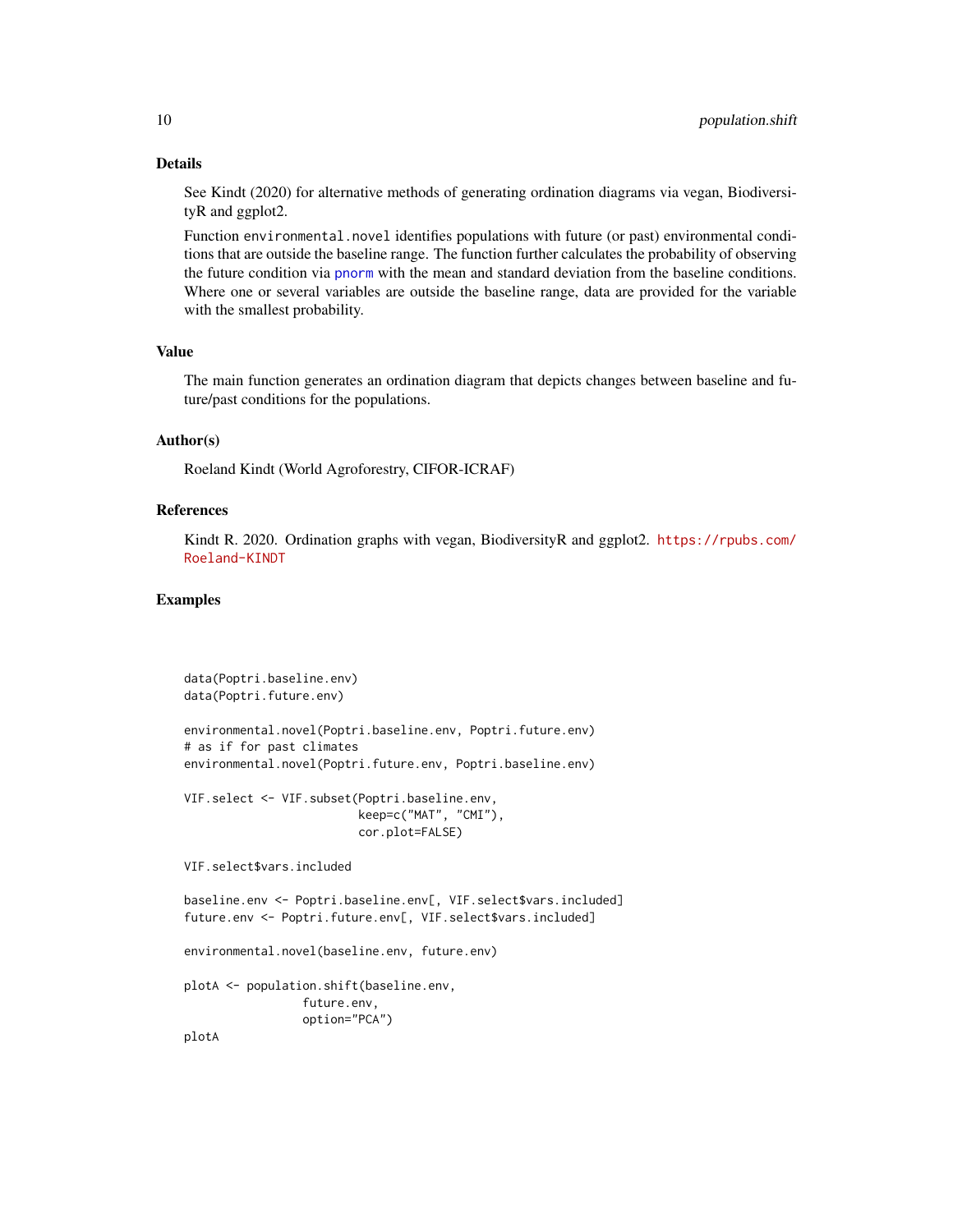# <span id="page-10-0"></span>shift.dot.ggplot 11

```
plotB <- population.shift(baseline.env,
                 future.env,
                 option="RDA")
plotB
```
<span id="page-10-1"></span>shift.dot.ggplot *Shifts of Allele Frequencies as Response to Climate Change*

# Description

The function shows changes in allele frequencies between the baseline and future/past climate.

# Usage

```
shift.dot.ggplot(freq.future,
mean.change = FALSE, change.FUN = stats::median,
baseline.colour = "black",
future.colour = "dodgerblue3",
manual.colour.values=c("firebrick3", "chartreuse4"))
```
# Arguments

| freg.future | Result from AlleleShift::predFreq                    |
|-------------|------------------------------------------------------|
| mean.change | Aggregate changes among alleles.                     |
| change.FUN  | Function used the aggregate changes.                 |
|             | baseline.colour, future.colour, manual.colour.values |
|             | Colours to be used in the plots.                     |

# Value

The function generates a ggplot that depicts changes between baseline and future/past allele frequencies of the populations.

# Author(s)

Roeland Kindt (World Agroforestry, CIFOR-ICRAF)

# See Also

[shift.pie.ggplot](#page-13-1), [shift.moon.ggplot](#page-12-1), [shift.waffle.ggplot](#page-20-1), [shift.surf.ggplot](#page-16-1)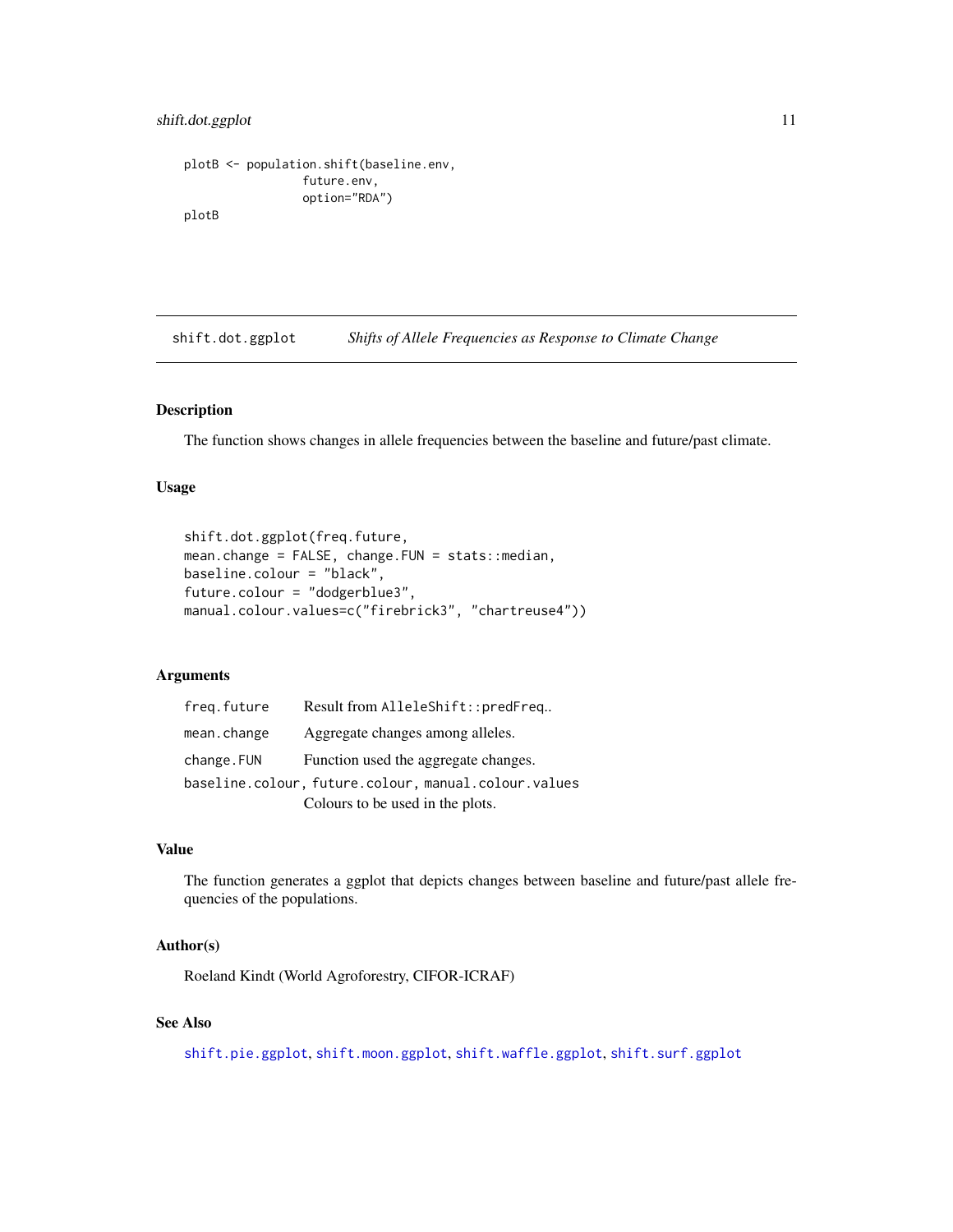```
# The data can be obtained via the count.model and freq.model calibrations.
# These procedures are not repeated here.
data(Poptri.freq.future)
ggdot1 <- shift.dot.ggplot(Poptri.freq.future)
ggdot1
# create an animation
## Not run:
library(ggplot2)
library(gganimate)
library(gifski)
# The data is an interpolation and extrapolation between the baseline and future climate.
# For actual application, interpolate between climate data from available sources
data(Poptri.1985to2085)
ggdot.all <- ggplot(data=Poptri.1985to2085, group=Decade) +
  scale_y_continuous(limits=c(-0.1, 1.1),
                     breaks=c(0.0, 0.25, 0.5, 0.75, 1.0)) +
  geom_errorbar(aes(x=Pop, ymin=LCL, ymax=UCL),
                colour="grey30", width=0.8, show.legend=FALSE) +
  geom_segment(aes(x=Pop, y=Allele.freq, xend=Pop, yend=Freq.e2, colour=increasing),
               size=1.2) +
  geom_point(aes(x=Pop, y=Allele.freq),
             colour="black", size=10, alpha=0.7) +
  geom_point(aes(x=Pop, y=Freq.e2),
             colour="dodgerblue3", size=10, alpha=0.7) +
  coord_flip() +
  xlab(element_blank()) +
  ylab("Allele frequencies") +
  theme(panel.grid.minor = element_blank()) +
  labs(colour="Future change in allele frequencies") +
  scale_colour_manual(values=c("firebrick3", "chartreuse4"),
                      labels=c("decreasing", "increasing")) +
  theme(axis.text.x=element_text(angle=90, vjust=0.5, size=10)) +
  theme(legend.position="top") +
  facet_grid( ~ Allele, scales="free")
ggdot.all
ggdot.anim <- ggdot.all +
  transition_states(as.factor(Decade), transition_length = 10, state_length = 100) +
  labs(title = "Decade: {closest_state}s")
ggdot.anim2 <- animate(ggdot.anim, fps=5, width=1280, height=720)
```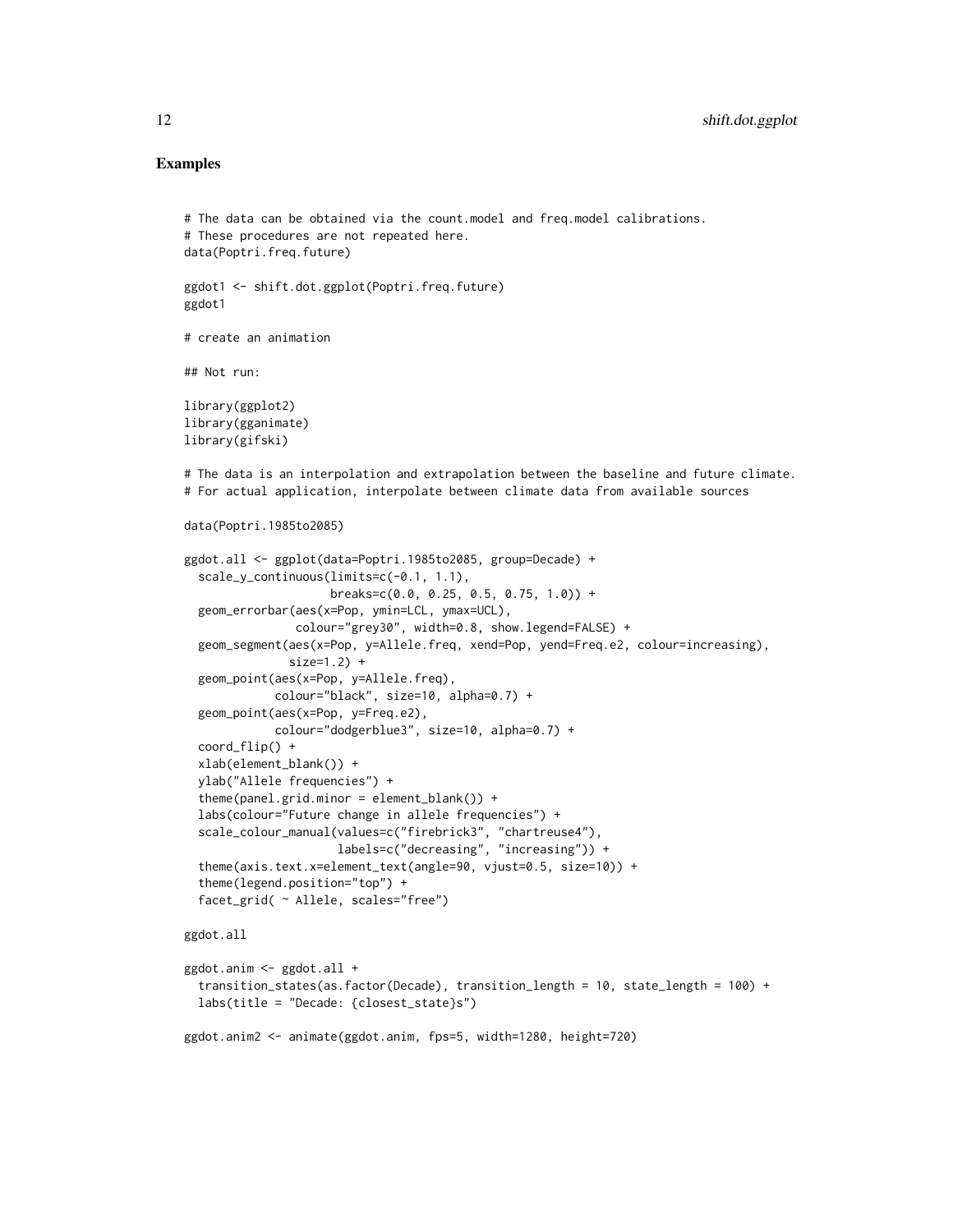## End(Not run)

```
getwd()
anim_save(filename="Allele shift animation.gif", animation=ggdot.anim2)
```
<span id="page-12-1"></span>shift.moon.ggplot *Shifts of Allele Frequencies as Response to Climate Change*

# Description

The function shows changes in allele frequencies between the baseline and future/past climate.

# Usage

```
shift.moon.ggplot(baseline.moon, future.moon,
manual.colour.values = c("white", "grey", "firebrick3", "chartreuse4"),
manual.colour.codes = c("A baseline ", "B", "A decreasing", "A increasing"))
moon.waxer(freq.in, sort.index= "Pop.index",
mean.change = FALSE, change.FUN = stats::median,
freq.focus = "Allele.freq",
```

```
ypos = 0, right = TRUE)
```
# Arguments

| baseline.moon, future.moon |                                                                                        |
|----------------------------|----------------------------------------------------------------------------------------|
|                            | Result from AlleleShift::moon.waxer.                                                   |
| manual.colour.values       |                                                                                        |
|                            | Colours to be used in the plot.                                                        |
| manual.colour.codes        |                                                                                        |
|                            | Sequence for the manual colour values.                                                 |
| freq.in                    | Result from AlleleShift::predFreq.                                                     |
| sort.index                 | Sequence of the populations in the plot.                                               |
| mean.change                | Aggregate changes among alleles.                                                       |
| change.FUN                 | Function used the aggregate changes.                                                   |
| freg.focus                 | Allele frequency for which to calculate statistics, either 'Allele freq' or 'Freq.e2'. |
| ypos, right                | Arguments used for plotting, mainly as in geom_moon                                    |

# Value

The function generates a ggplot that depicts changes between baseline and future/past allele frequencies of the populations.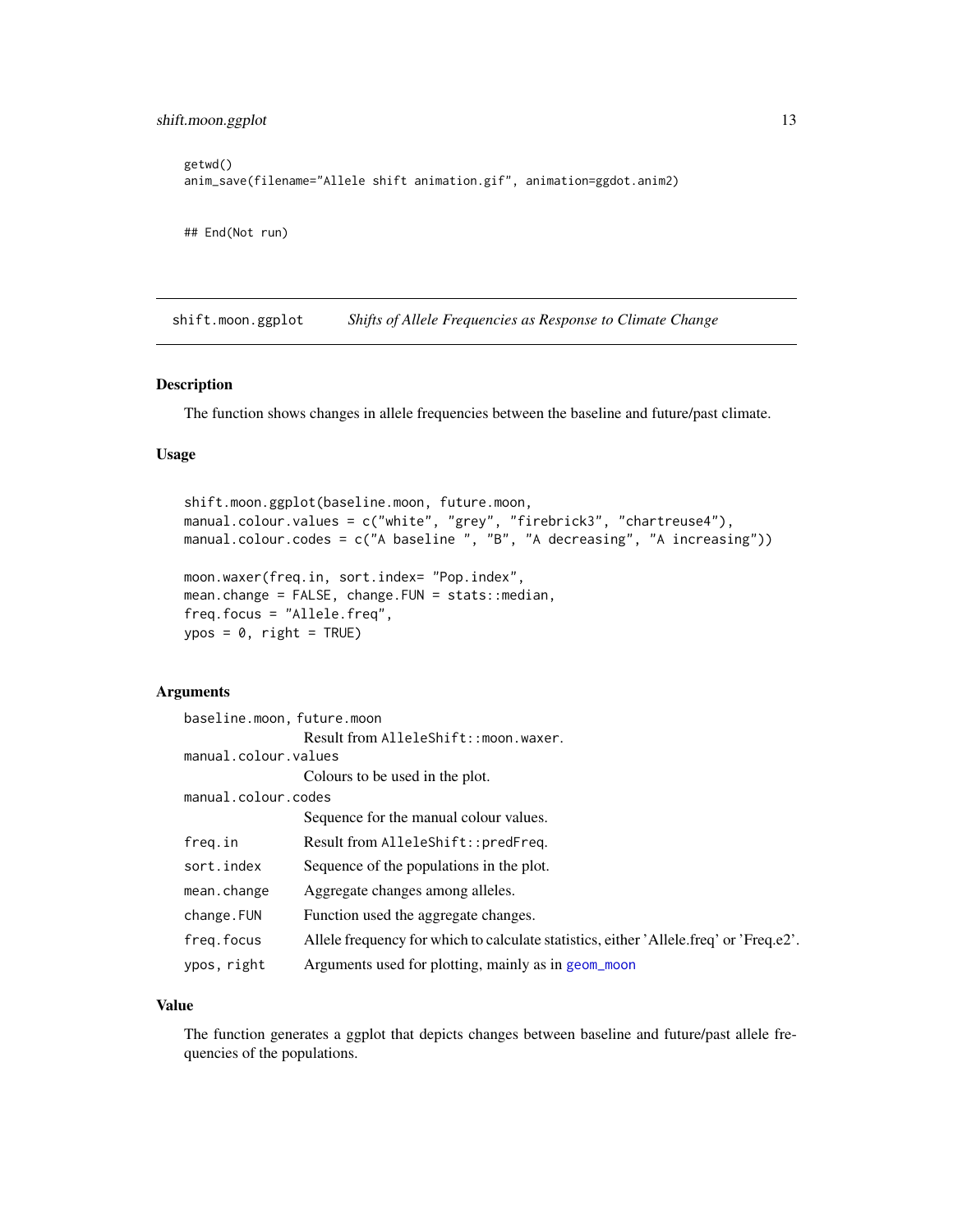# Author(s)

Roeland Kindt (World Agroforestry, CIFOR-ICRAF)

# See Also

[shift.dot.ggplot](#page-10-1), [shift.pie.ggplot](#page-13-1), [shift.waffle.ggplot](#page-20-1), [shift.surf.ggplot](#page-16-1)

# Examples

```
# The data can be obtained via the count.model and freq.model calibrations.
# These procedures are not repeated here.
data(Poptri.freq.baseline)
data(Poptri.freq.future)
Poptri.baseline.moon <- moon.waxer(Poptri.freq.baseline,
                                   sort.index="Latitude.index")
Poptri.future.moon <- moon.waxer(Poptri.freq.future,
                                 sort.index="Latitude.index",
                                 freq.focus="Freq.e2",
                                ypos=1)
ggmoon1 <- shift.moon.ggplot(Poptri.baseline.moon,
                             Poptri.future.moon)
ggmoon1
```
<span id="page-13-1"></span>shift.pie.ggplot *Shifts of Allele Frequencies as Response to Climate Change*

#### Description

The function shows changes in allele frequencies between the baseline and future/past climate.

# Usage

```
shift.pie.ggplot(baseline.pie, future.pie,
manual.colour.values = c("black", "grey", "firebrick3", "chartreuse4"),
manual.colour.codes = c("A baseline ", "B", "A decreasing", "A increasing"))
pie.baker(freq.in, sort.index= "Pop.index",
mean.change = FALSE, change.FUN = stats::median,
freq.focus = "Allele.freq", ypos = 0,
r0 = 0.1, r = 0.5, focus = 0.2)
```
<span id="page-13-0"></span>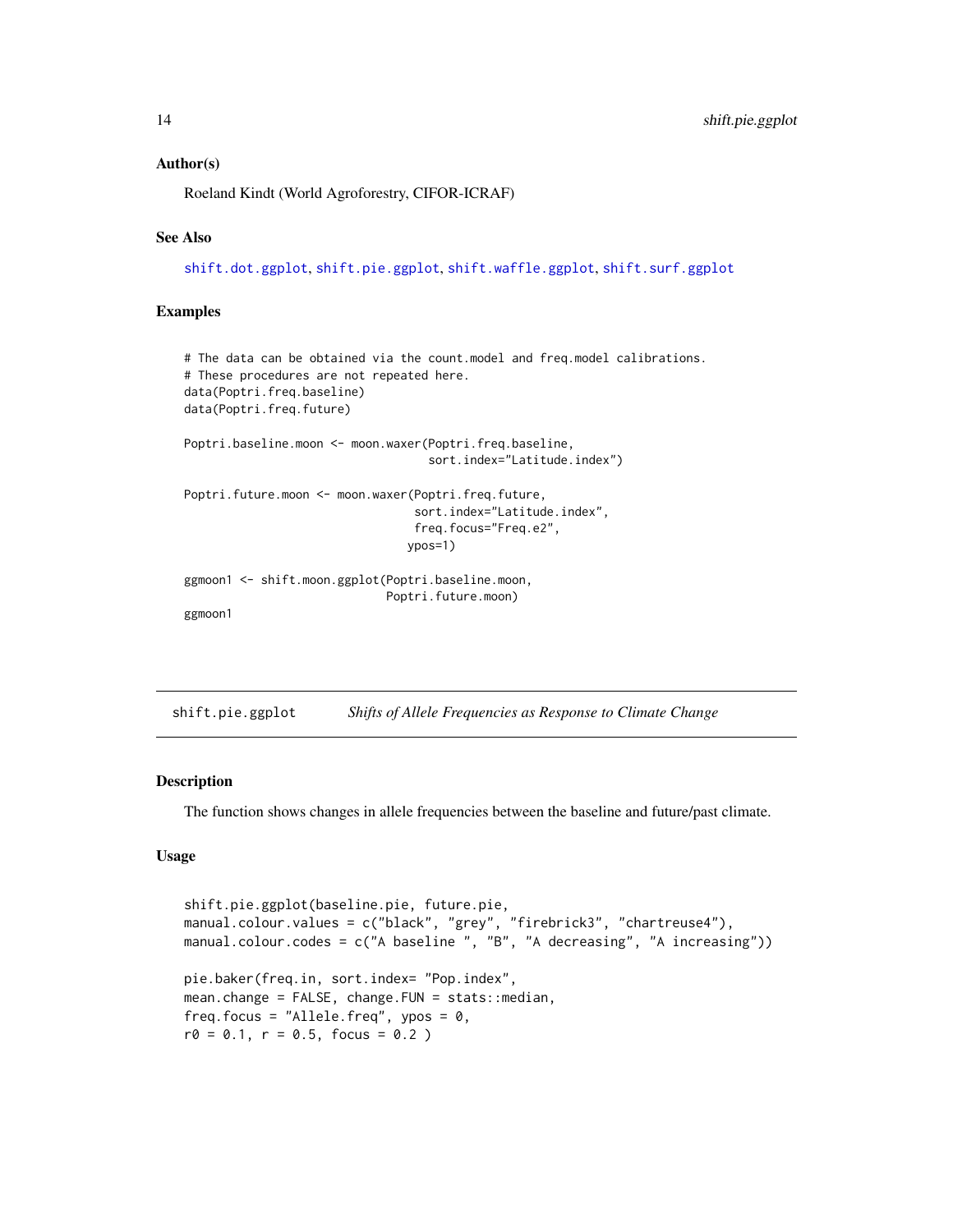# <span id="page-14-0"></span>shift.pie.ggplot 15

# Arguments

| baseline.pie, future.pie |                                                                                        |
|--------------------------|----------------------------------------------------------------------------------------|
|                          | Result from AlleleShift::pie.baker.                                                    |
| manual.colour.values     |                                                                                        |
|                          | Colours to be used in the plot.                                                        |
| manual.colour.codes      |                                                                                        |
|                          | Sequence for the manual colour values.                                                 |
| freq.in                  | Result from AlleleShift::predFreq.                                                     |
| sort.index               | Sequence of the populations in the plot.                                               |
| mean.change              | Aggregate changes among alleles.                                                       |
| change.FUN               | Function used the aggregate changes.                                                   |
| freq.focus               | Allele frequency for which to calculate statistics, either 'Allele.freq' or 'Freq.e2'. |
| ypos, r0, r, focus       |                                                                                        |
|                          | Arguments used for plotting, mainly as in geom_arc_bar                                 |

# Value

The function generates a ggplot that depicts changes between baseline and future/past allele frequencies of the populations.

# Author(s)

Roeland Kindt (World Agroforestry, CIFOR-ICRAF)

# See Also

[shift.dot.ggplot](#page-10-1), [shift.moon.ggplot](#page-12-1), [shift.waffle.ggplot](#page-20-1), [shift.surf.ggplot](#page-16-1)

```
# The data can be obtained via the count.model and freq.model calibrations.
# These procedures are not repeated here.
data(Poptri.freq.baseline)
data(Poptri.freq.future)
Poptri.baseline.pie <- pie.baker(Poptri.freq.baseline, r0=0.1,
                                 sort.index="Latitude.index")
Poptri.future.pie <- pie.baker(Poptri.freq.future, r0=0.1,
                        freq.focus="Freq.e2",
                        sort.index="Latitude.index",
                        ypos=1)
ggpie1 <- shift.pie.ggplot(Poptri.baseline.pie,
                          Poptri.future.pie)
ggpie1
```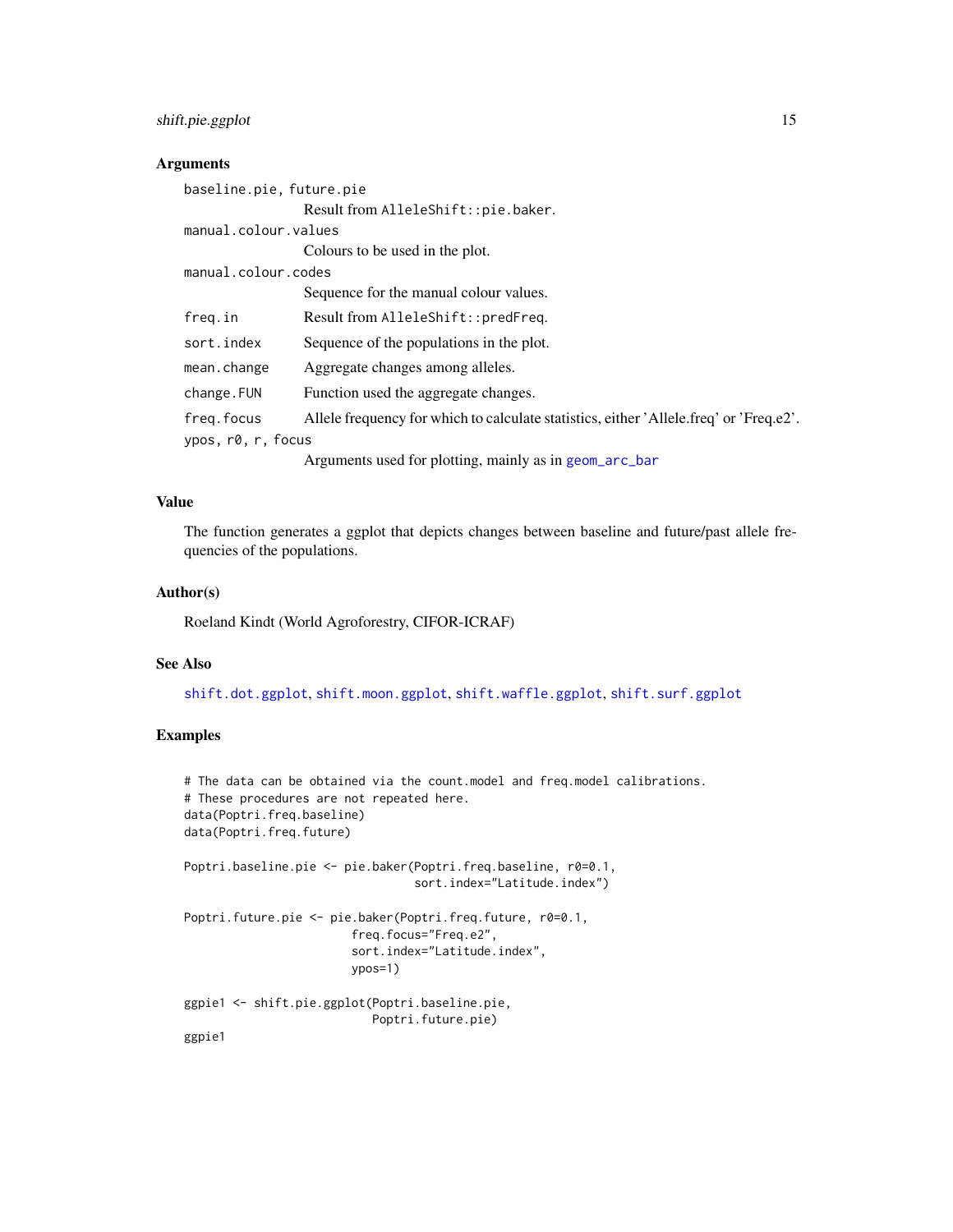```
# create an animation
## Not run:
library(ggplot2)
library(ggforce)
library(gganimate)
library(gifski)
library(transformr)
# The data is an interpolation and extrapolation between the baseline and future climate.
# For actual application, interpolate between climate data from available sources
data(Poptri.1985to2085)
decades <- sort(unique(Poptri.1985to2085$Decade))
for (d in 1:length(decades)) {
  decade.focal <- decades[d]
  decade.data <- Poptri.1985to2085[Poptri.1985to2085$Decade == decade.focal, ]
  decade.pie <- pie.baker(decade.data, r0=0.1,
                        freq.focus="Freq.e2",
                        sort.index="Latitude.index",
                        ypos=1)
  decade.pie <- cbind(Decade=rep(decade.focal, nrow(decade.pie)), decade.pie)
  if (d == 1) {
   future.pies <- decade.pie
  }else{
    future.pies <- rbind(future.pies, decade.pie)
  }
}
np <- length(unique(Poptri.baseline.pie$Pop))
manual.colour.values <- c("black", "grey", "firebrick3", "chartreuse4")
ggpie.all <- ggplot(data=future.pies, group=Decade) +
  scale_x_continuous(limits=c(0.5, np+0.5),
                     breaks=seq(from=1, to=np, by=1),
                     labels=levels(Poptri.baseline.pie$Pop)) +
  geom_arc_bar(data=Poptri.baseline.pie,
               aes(x0=sort.index, y0=ypos, r0=r0, r=0.4,
                   start=start, end=end, fill=colour),
               size=0.04, alpha=1, colour="snow1") +
  geom_arc_bar(data=future.pies,
               aes(x0=sort.index, y0=ypos, r0=r0, r=0.4,
                   start=start, end=end, fill=change.colour),
               size=0.04, alpha=1, colour="snow1") +
  geom_point(data=subset(future.pies, increasing==TRUE),
            aes(x=sort.index, y=ypos),
        size=5, shape=21, fill=manual.colour.values[4], stroke=0.03, show.legend=FALSE) +
  geom_point(data=subset(future.pies, increasing==FALSE),
```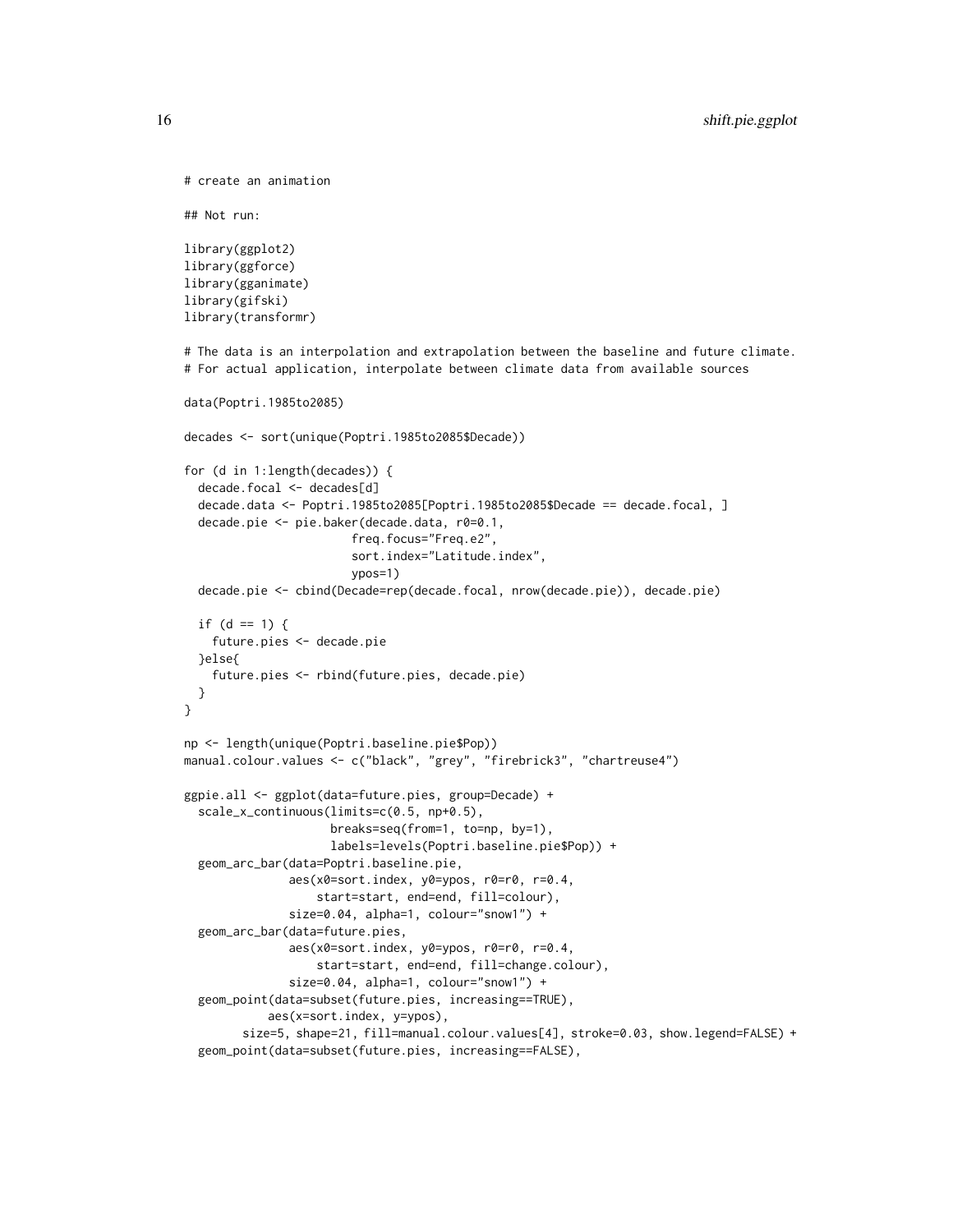```
aes(x=sort.index, y=ypos),
        size=5, shape=21, fill=manual.colour.values[3], stroke=0.03, show.legend=FALSE) +
 coord_flip() +
 xlab(element_blank()) +
 ylab(element_blank()) +
 \text{labs}(\text{fill}=" \text{ "}) +scale_fill_manual(values=manual.colour.values,
                    labels=c("A baseline ", "B", "A decreasing", "A increasing")) +
 theme(panel.grid = element_blank()) +
 theme(axis.text.x=element_blank()) +
 theme(axis.ticks.x = element_blank()) +
 theme(legend.position="top") +
  facet_grid( ~ Allele, scales="free")
ggpie.all
# note this will take quite a while!
ggpie.anim <- ggpie.all +
 transition_states(as.factor(Decade), transition_length = 10, state_length = 100) +
 labs(title = "Decade: {closest_state}s")
ggpie.anim2 <- animate(ggpie.anim, fps=5, width=1280, height=720)
getwd()
anim_save(filename="Allele shift pie animation.gif", animation=ggpie.anim2)
## End(Not run)
```
<span id="page-16-1"></span>shift.surf.ggplot *Shifts of Allele Frequencies as Response to Climate Change*

# Description

The function shows changes in allele frequencies between the baseline and future/past climate.

# Usage

```
shift.surf.ggplot(freq.future,
Allele.focus=unique(freq.future$Allele)[1],
freq.focus="Allele.freq",
xcoord="LON", ycoord="LAT",
mean.change = FALSE, change.FUN = stats::median,
manual.colour.values = c("firebrick3", "chartreuse4"),
...)
```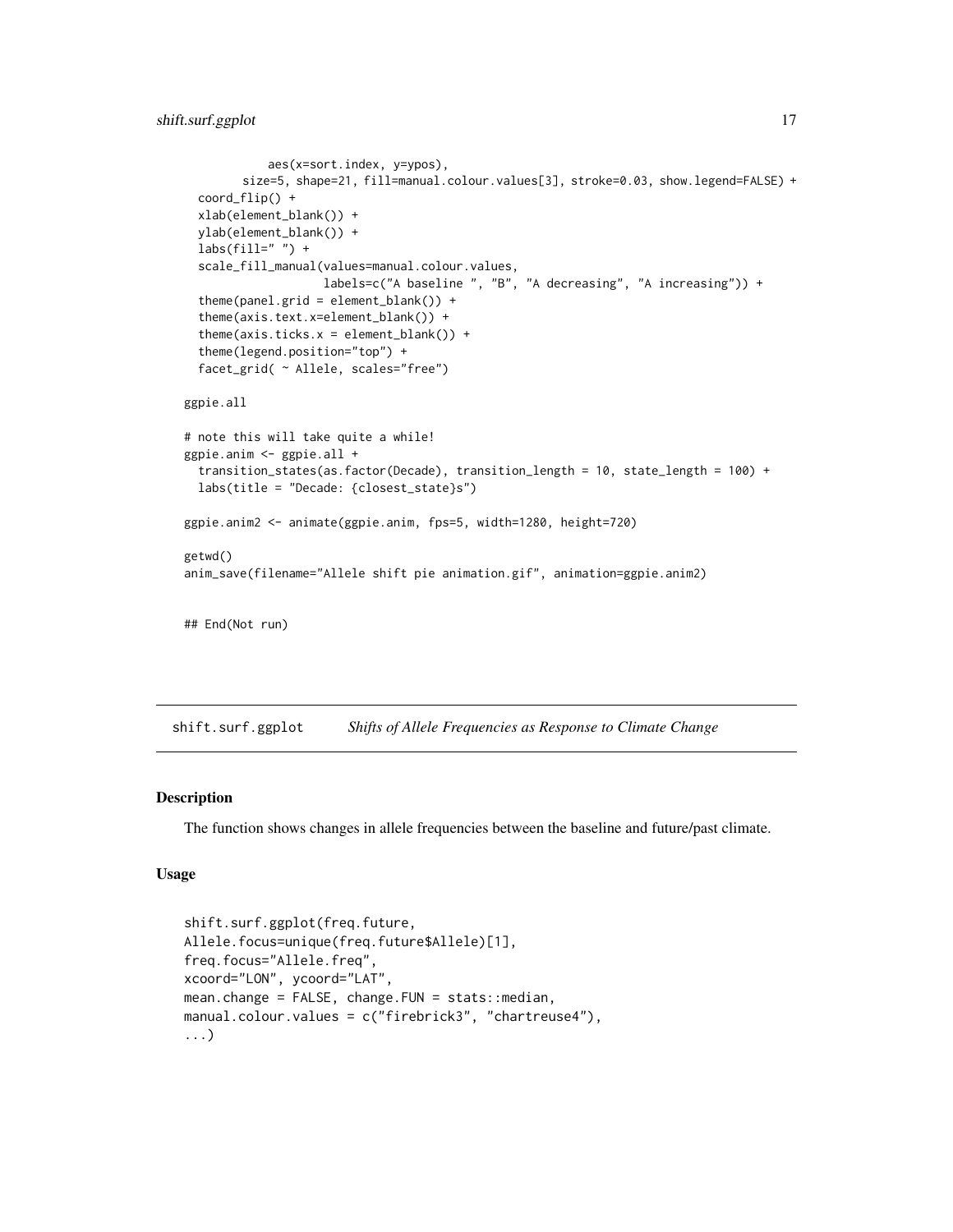# Arguments

| freq.future          | Result from AlleleShift::predFreq.           |
|----------------------|----------------------------------------------|
| freq.focus           | Selection of the Allele.                     |
| Allele.focus         | Selection of the frequency.                  |
| xcoord, ycoord       | Geographical coordinates of the populations. |
| mean.change          | Aggregate changes among alleles.             |
| change.FUN           | Function used the aggregate changes.         |
| manual.colour.values |                                              |
|                      | Colours to be used in the plot.              |
|                      | Options for ordisurf.                        |

# Details

Populations are plotted in geographical space via ordination plotting methods, which is suitable as fixed coordinate systems are recommended both in ordination diagrams and maps. See Kindt (2020) for alternative methods of generating ordination diagrams via vegan, BiodiversityR and ggplot2.

Kindt (2021) shows how a STAMEN baseline map can be used to produce high resolution images via the ggmap package.

# Value

The function generates a ggplot that depicts changes between baseline and future/past allele frequencies of the populations.

# Author(s)

Roeland Kindt (World Agroforestry, CIFOR-ICRAF)

# References

Kindt R. 2020. Ordination graphs with vegan, BiodiversityR and ggplot2. [https://rpubs.com/](https://rpubs.com/Roeland-KINDT) [Roeland-KINDT](https://rpubs.com/Roeland-KINDT)

Kindt, R. 2021. Plotting smoothed surface diagrams of allele frequencies obtained from AlleleShift on a baseline map via ggmap. <https://rpubs.com/Roeland-KINDT>

# See Also

[shift.dot.ggplot](#page-10-1), [shift.pie.ggplot](#page-13-1), [shift.moon.ggplot](#page-12-1), [shift.waffle.ggplot](#page-20-1)

```
# The data can be obtained via the count.model and freq.model calibrations.
# These procedures are not repeated here.
data(Poptri.freq.baseline)
data(Poptri.freq.future)
```
<span id="page-17-0"></span>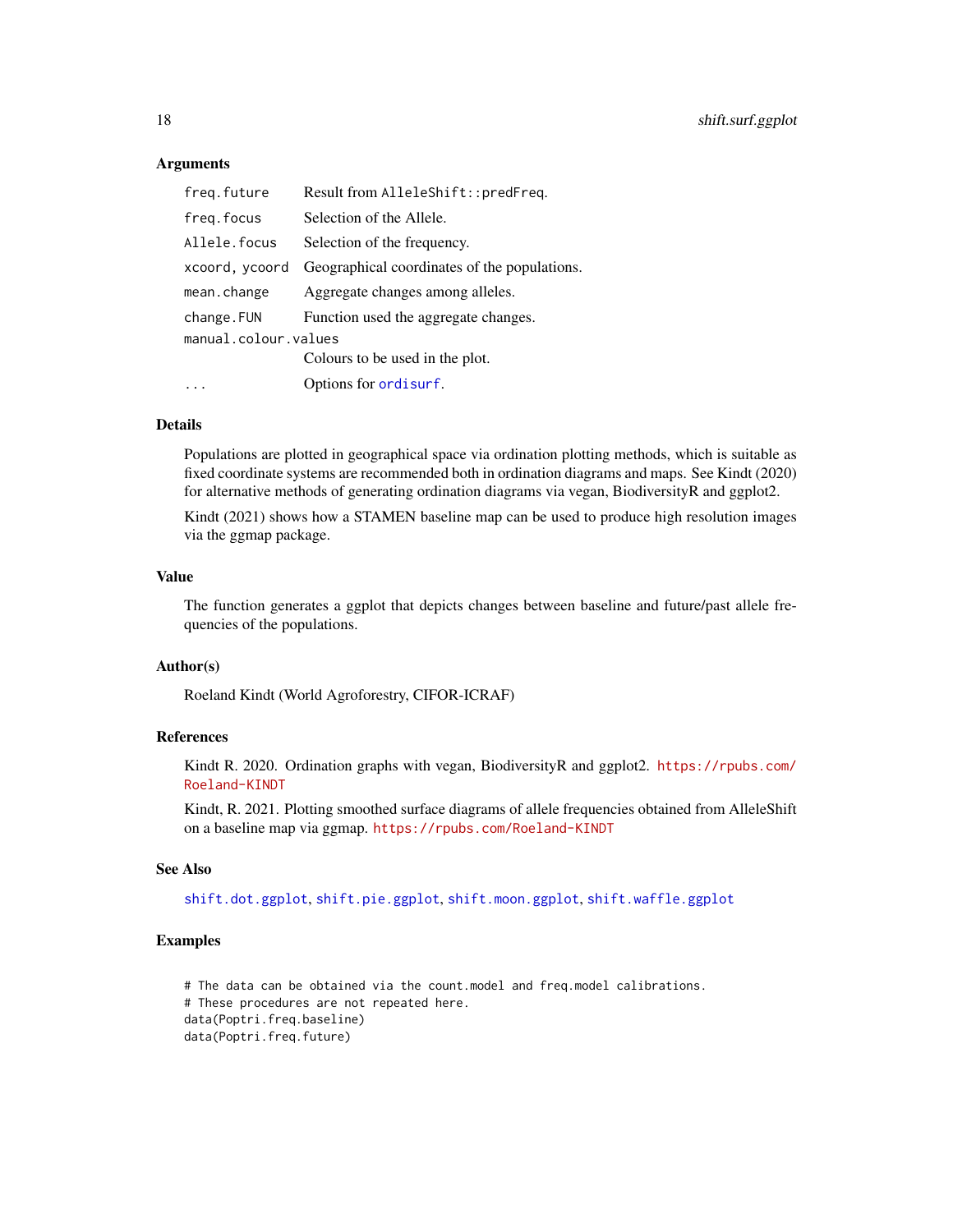```
# Plots for the first allele
# Symbols and colours indicate future change (green, \wedge = future increase)
# Symbol size reflects the frequency in the climate shown
# Baseline climate
plotA <- shift.surf.ggplot(Poptri.freq.future,
                  xcoord="Long", ycoord="Lat",
                  Allele.focus=unique(Poptri.freq.future$Allele)[1],
                  freq.focus="Allele.freq")
plotA
# Future/past climate
plotB <- shift.surf.ggplot(Poptri.freq.future,
                  xcoord="Long", ycoord="Lat",
                  Allele.focus=unique(Poptri.freq.future$Allele)[1],
                  freq.focus="Freq.e2")
plotB
# Plots for the fifth allele
# Baseline climate
plotC <- shift.surf.ggplot(Poptri.freq.future,
                  xcoord="Long", ycoord="Lat",
                  Allele.focus=unique(Poptri.freq.future$Allele)[5],
                  freq.focus="Allele.freq")
plotC
# Future climate
plotD <- shift.surf.ggplot(Poptri.freq.future,
                  xcoord="Long", ycoord="Lat",
                  Allele.focus=unique(Poptri.freq.future$Allele)[5],
                  freq.focus="Freq.e2")
plotD
# create an animation
## Not run:
library(ggplot2)
library(ggforce)
library(gganimate)
library(gifski)
library(transformr)
# The data is an interpolation and extrapolation between the baseline and future climate.
# For actual application, interpolate between climate data from available sources
data(Poptri.1985to2085)
Poptri.1985to2085$xcoord <- Poptri.1985to2085$Long
Poptri.1985to2085$ycoord <- Poptri.1985to2085$Lat
alleles <- sort(unique(as.character(Poptri.1985to2085$Allele)))
```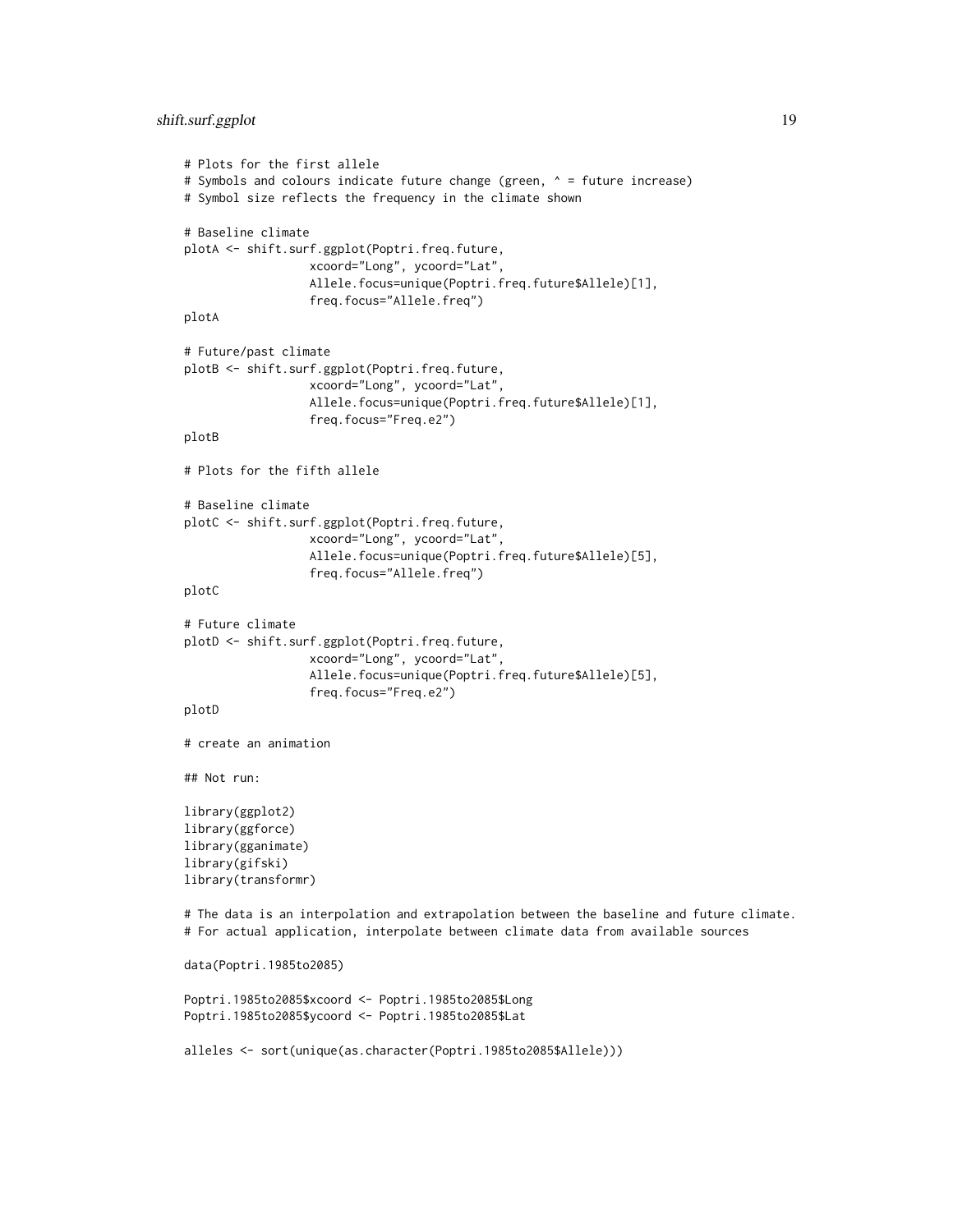```
future.data <- Poptri.1985to2085[Poptri.1985to2085$Allele == alleles[1], ]
decades <- sort(unique(future.data$Decade))
for (d in 1:length(decades)) {
 decade.focal <- decades[d]
 decade.data <- future.data[future.data$Decade == decade.focal, ]
 plotLONLAT <- vegan::ordiplot(decade.data[, c("xcoord", "ycoord")])
 surfAllele <- BiodiversityR::ordisurfgrid.long(vegan::ordisurf(plotLONLAT, y=decade.data$Freq.e2))
 decade.surf <- cbind(Decade=rep(decade.focal, nrow(surfAllele)), surfAllele)
 if (d == 1) {
    future.surfs <- decade.surf
  }else{
    future.surfs <- rbind(future.surfs, decade.surf)
 }
}
# The function above will not be able to predict far into the future.
# The results obtained (future.surfs) can still be used for plotting.
ggsurf.all <- ggplot(data=future.surfs, group=Decade) +
 geom_contour_filled(aes(x=x, y=y, z=z),
                      breaks=seq(from=0.0, to=1.05, by=0.05)) +
 geom_point(data=subset(future.data, Decade==Decade),
             aes(x=xcoord, y=ycoord, size=Freq.e2, shape=increasing),
             colour="red", alpha=0.8, stroke=1.5, show.legend=FALSE) +
 xlab(element_blank()) +
 ylab(element_blank()) +
 labs(fill=alleles[1]) +
 scale_fill_viridis_d() +
 scale_colour_manual(values=c("firebrick3", "chartreuse4"),
                      guide=FALSE) +
  scale_size_area(max_size=6) +
 scale_shape_manual(values=c(6, 2)) +
 theme(panel.grid = element_blank()) +
  theme(axis.text= element_blank()) +
  theme(axis.ticks = element_blank()) +
  theme(legend.title = element_text(size=9)) +
  theme(legend.text = element_text(size=8)) +
 coord_fixed()
ggsurf.all
ggsurf.anim <- ggsurf.all +
 transition_states(as.factor(Decade), transition_length = 10, state_length = 100) +
 labs(title = "Decade: {closest_state}s")
ggsurf.anim2 <- animate(ggsurf.anim, fps=5, width=1280, height=720)
getwd()
anim_save(filename="Allele shift surf animation.gif", animation=ggsurf.anim2)
```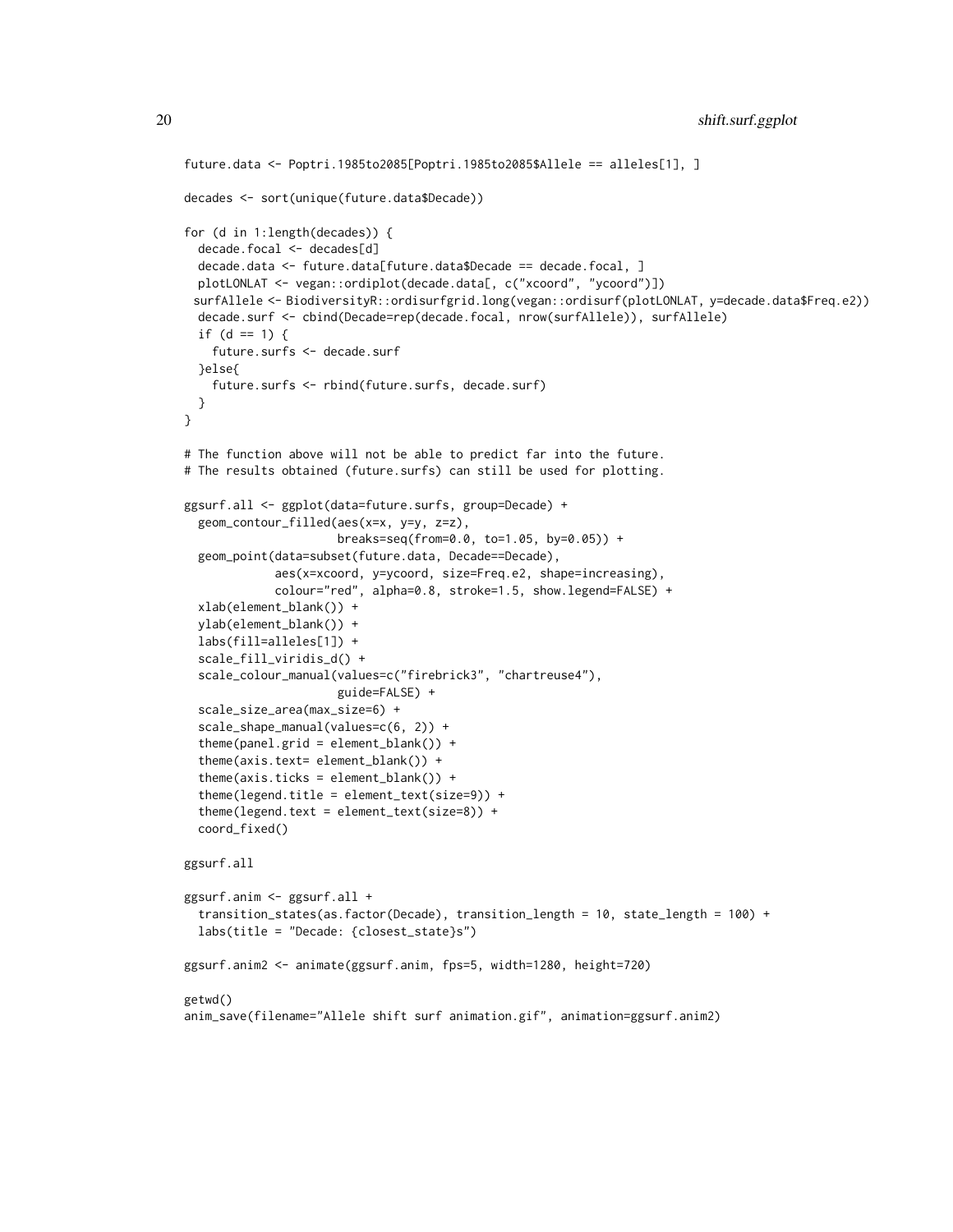<span id="page-20-0"></span>## End(Not run)

<span id="page-20-1"></span>shift.waffle.ggplot *Shifts of Allele Frequencies as Response to Climate Change*

# Description

The function shows changes in allele frequencies between the baseline and future/past climate.

# Usage

```
shift.waffle.ggplot(future.waffle,
manual.colour.values = c("black", "grey", "firebrick3", "chartreuse4"),
manual.colour.codes = c("A baseline ", "B", "A decreasing", "A increasing"))
waffle.baker(freq.in, sort.index = "Pop.index",
mean.change = FALSE, change.FUN = stats::median)
```
# Arguments

```
future.waffle Result from AlleleShift::waffle.baker.
manual.colour.values
                Colours to be used in the plot.
manual.colour.codes
                Sequence for the manual colour values.
freq.in Result from AlleleShift::predFreq.
sort. index Sequence of the populations in the plot.
mean.change Aggregate changes among alleles.
change.FUN Function used the aggregate changes.
```
#### Details

Althought a package ggwaffle exists, I opted to bake my own waffles (possibly the Belgian in me.). As a separate row is created for each square/rectangle of the waffle, the resulting data is quite large. Hence trying to animate this is probably a bad idea (unless you want to make some real waffles while your computer is busy).

# Value

The function generates a ggplot that depicts changes between baseline and future/past allele frequencies of the populations.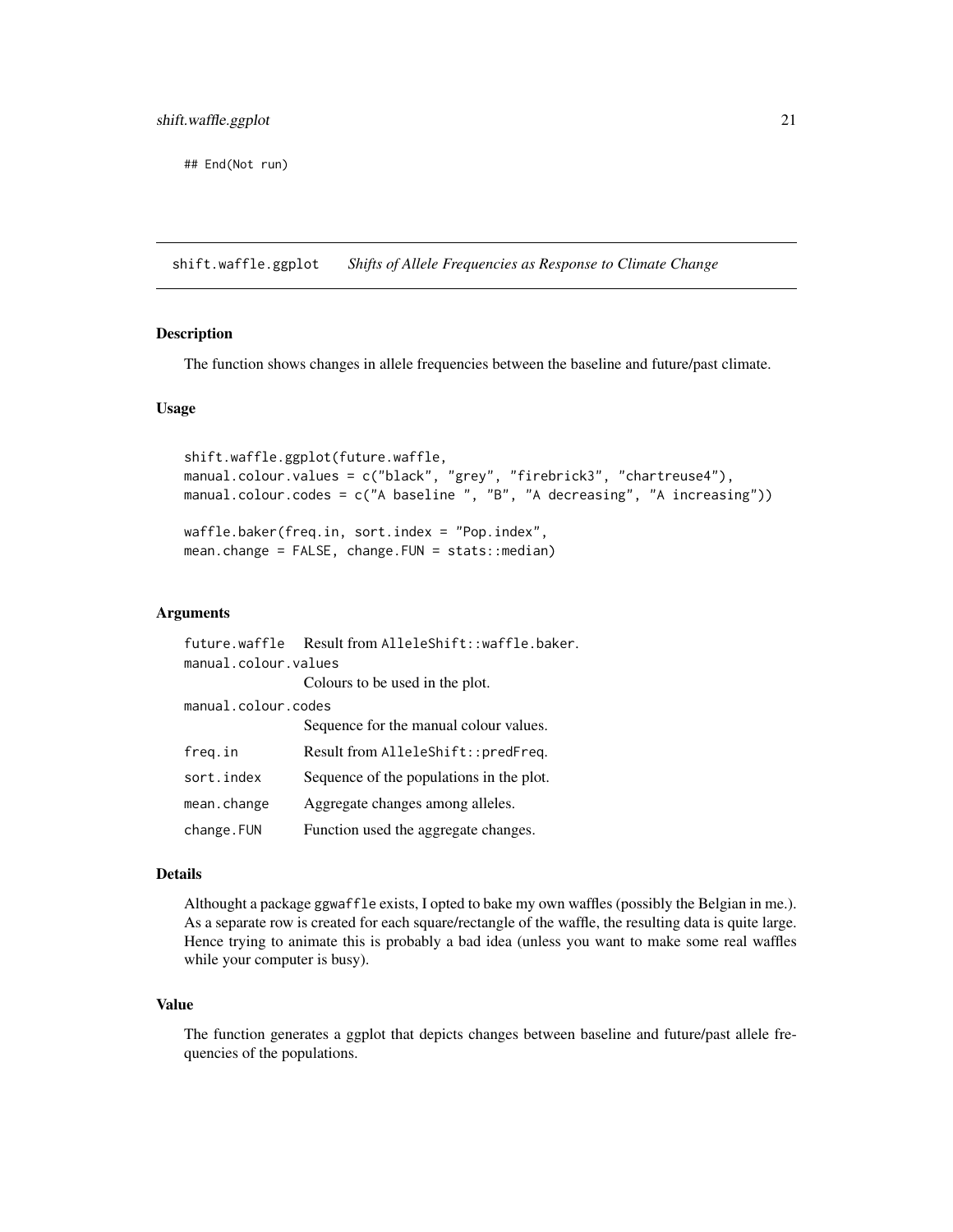# <span id="page-21-0"></span>Author(s)

Roeland Kindt (World Agroforestry, CIFOR-ICRAF)

# Examples

```
# The data can be obtained via the count.model and freq.model calibrations.
# These procedures are not repeated here.
data(Poptri.freq.baseline)
data(Poptri.freq.future)
Poptri.future.waffle <- waffle.baker(Poptri.freq.future,
                           sort.index="Latitude.index")
ggwaffle1 <- shift.waffle.ggplot(Poptri.future.waffle)
ggwaffle1
```
<span id="page-21-1"></span>VIF.subset *Reduce the Climate Data based on Variance Inflation Factor Analysis.*

# Description

Through Variance Inflation Factor (VIF) analysis, a subset of variables is indentified where all variables have VIF below a predefined threshold.

#### Usage

VIF.subset(data, VIF.max, keep=NULL, silent=FALSE, cor.plot=TRUE)

#### Arguments

| data     | (Bio)-Climatic or environmental descriptors of the populations                               |
|----------|----------------------------------------------------------------------------------------------|
| VIF.max  | Maximum Variance Inflation Factor as in ensemble. VIF. dataframe that is<br>used internally. |
| keep     | Variables to keep as in as in ensemble. VIF. dataframe.                                      |
| silent   | Limit the verbose output as in ensemble. VIF. dataframe.                                     |
| cor.plot | Generate a correlation matrix for the final subset via ggcorr.                               |

# Value

The function returns information on a subset of variables where VIF is below a pre-defined threshold.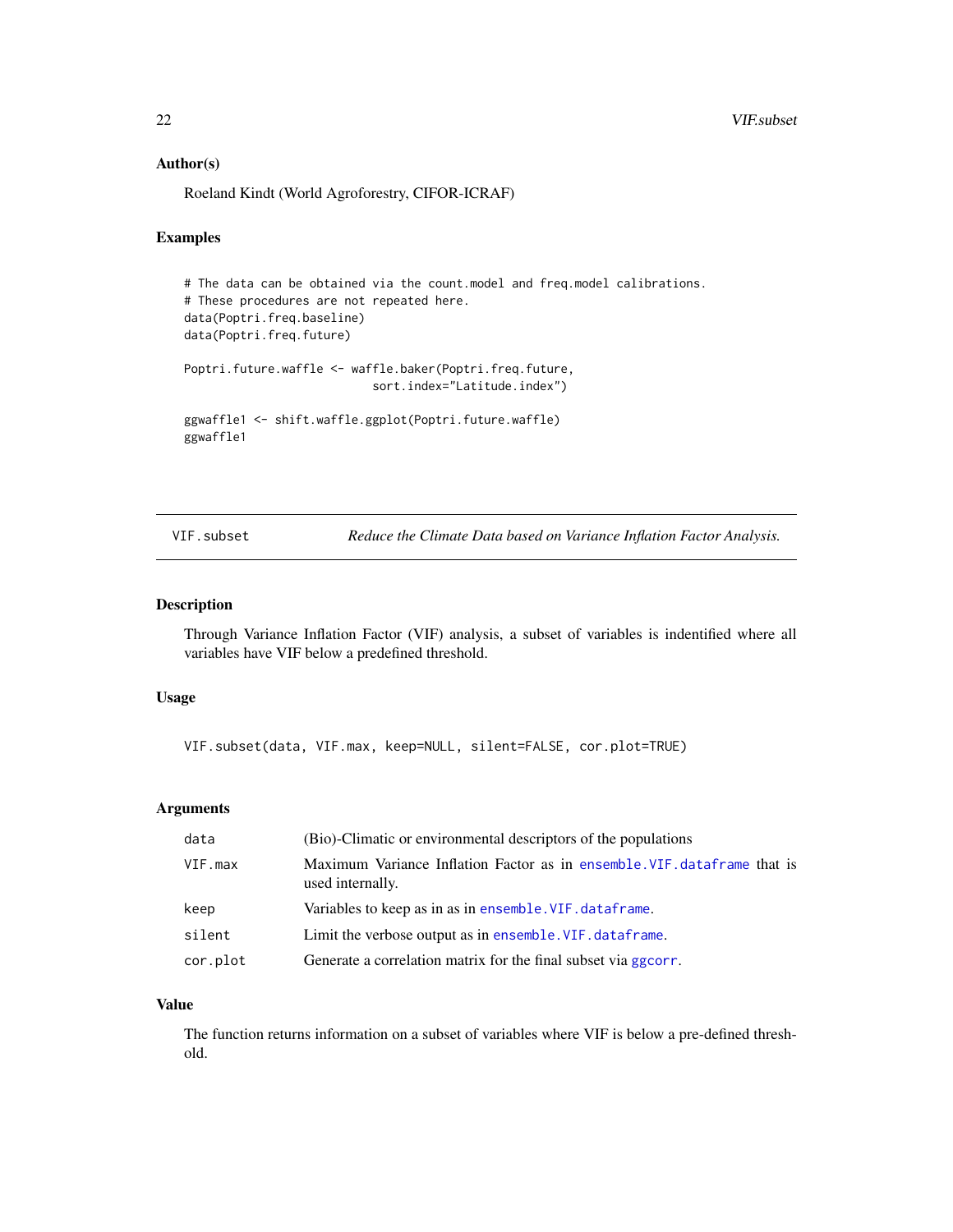# VIF.subset 23

# Author(s)

Roeland Kindt (World Agroforestry, CIFOR-ICRAF)

# Examples

data(Poptri.baseline.env)

# error as many variables are highly correlated # VIF.subset(Poptri.baseline.env)

VIF.subset(Poptri.baseline.env, keep=c("MAT", "CMI"), cor.plot=TRUE)